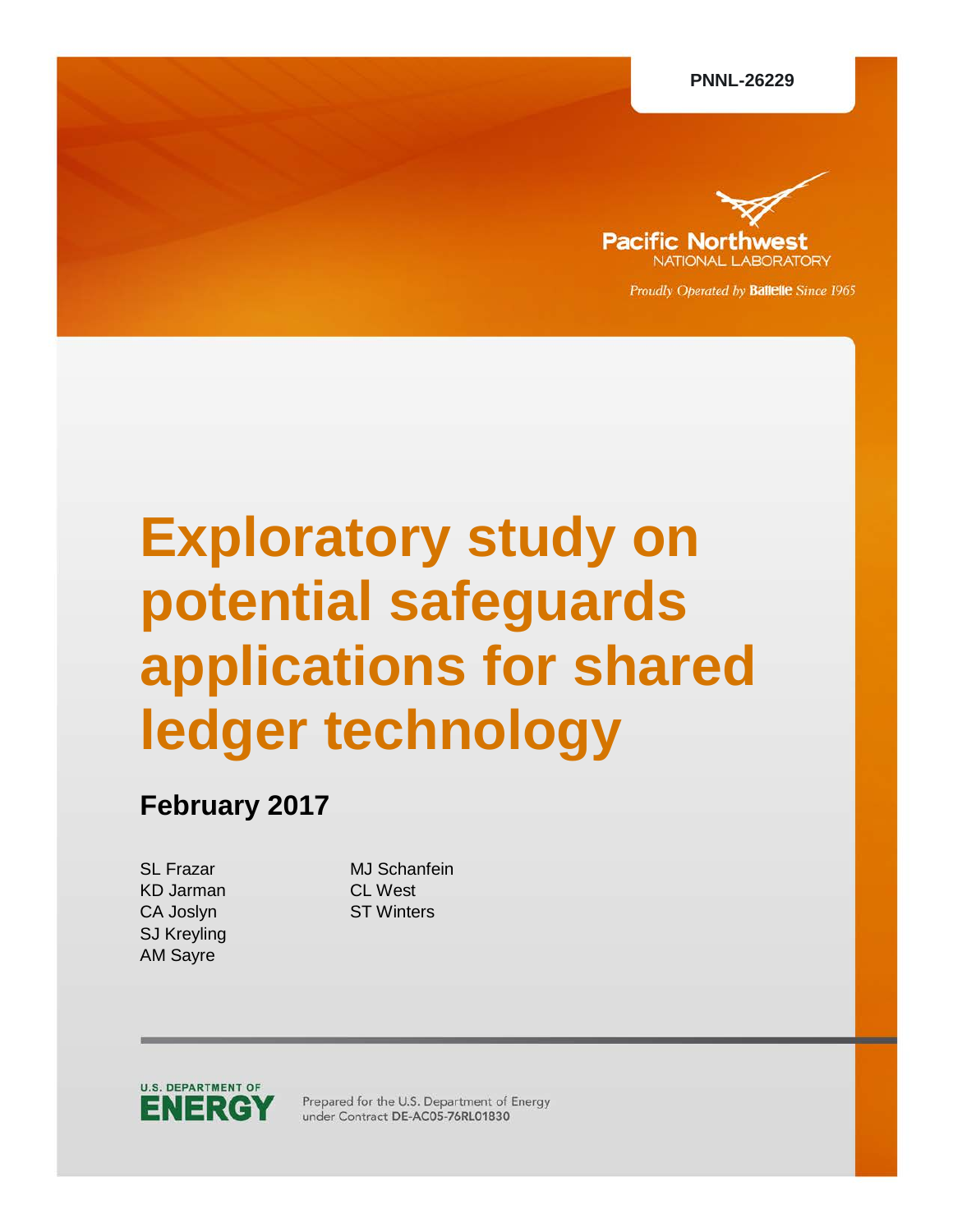#### **DISCLAIMER**

This report was prepared as an account of work sponsored by an agency of the United States Government. Neither the United States Government nor any agency thereof, nor Battelle Memorial Institute, nor any of their employees, makes any warranty, express or implied, or assumes any legal liability or responsibility for the accuracy, completeness, or usefulness of any information, apparatus, product, or process disclosed, or represents that its use would not infringe privately owned rights. Reference herein to any specific commercial product, process, or service by trade name, trademark, manufacturer, or otherwise does not necessarily constitute or imply its endorsement, recommendation, or favoring by the United States Government or any agency thereof, or Battelle Memorial Institute. The views and opinions of authors expressed herein do not necessarily state or reflect those of the United States Government or any agency thereof.

#### PACIFIC NORTHWEST NATIONAL LABORATORY operated by **BATTELLE** for the UNITED STATES DEPARTMENT OF ENERGY under Contract DE-AC05-76RL01830

#### **Printed in the United States of America**

Available to DOE and DOE contractors from the Office of Scientific and Technical Information, P.O. Box 62, Oak Ridge, TN 37831-0062; ph: (865) 576-8401 fax: (865) 576-5728 email: reports@adonis.osti.gov

Available to the public from the National Technical Information Service 5301 Shawnee Rd., Alexandria, VA 22312 ph: (800) 553-NTIS (6847) email: orders@ntis.gov <http://www.ntis.gov/about/form.aspx> Online ordering: http://www.ntis.gov

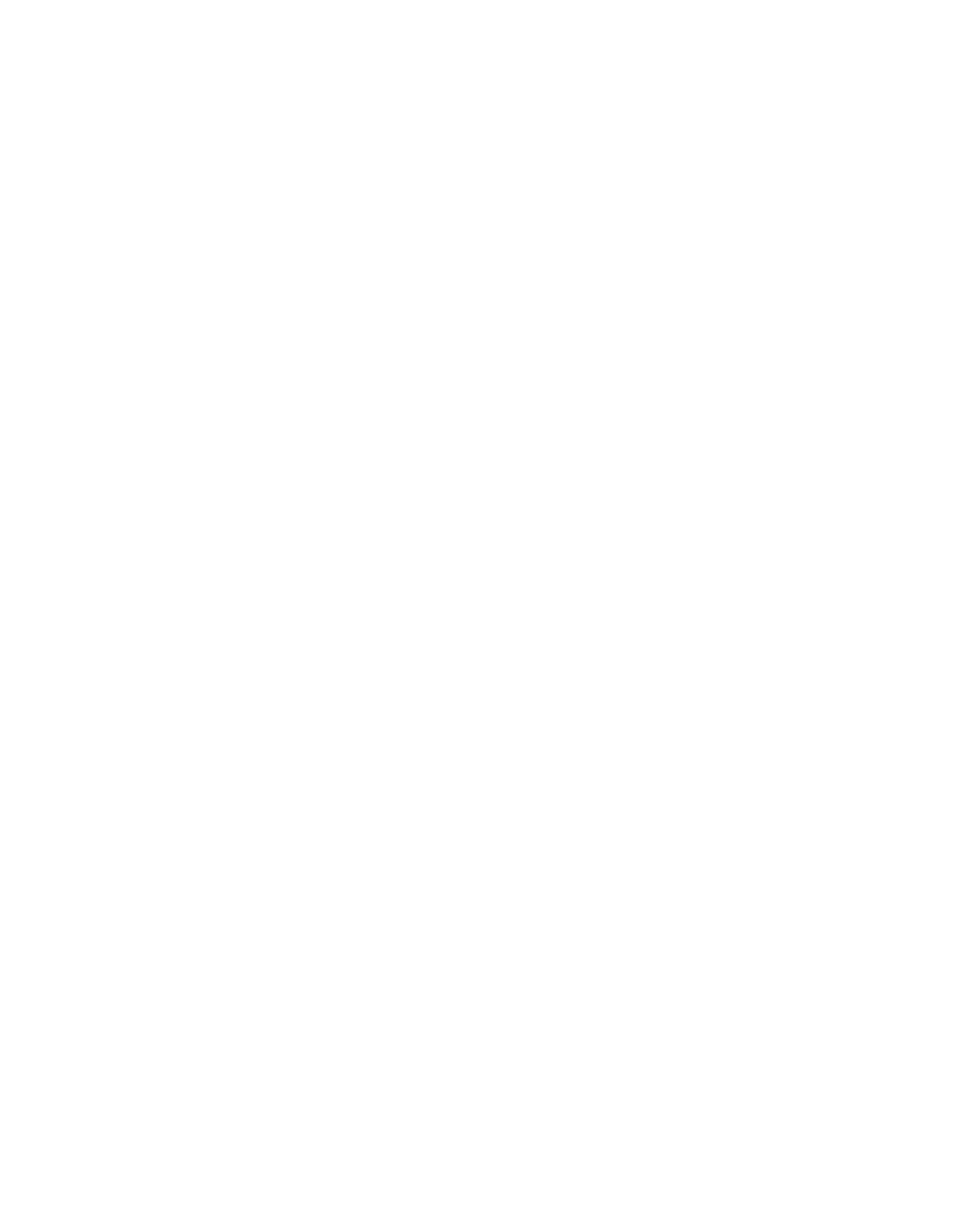PNNL-26229

# **Exploratory study on potential safeguards applications for shared ledger technology**

KD Jarman CL West CA Joslyn ST Winters SJ Kreyling AM Sayre

SL Frazar MJ Schanfein

February 2017

Prepared for the U.S. Department of Energy under Contract DE-AC05-76RL01830

Pacific Northwest National Laboratory Richland, Washington 99352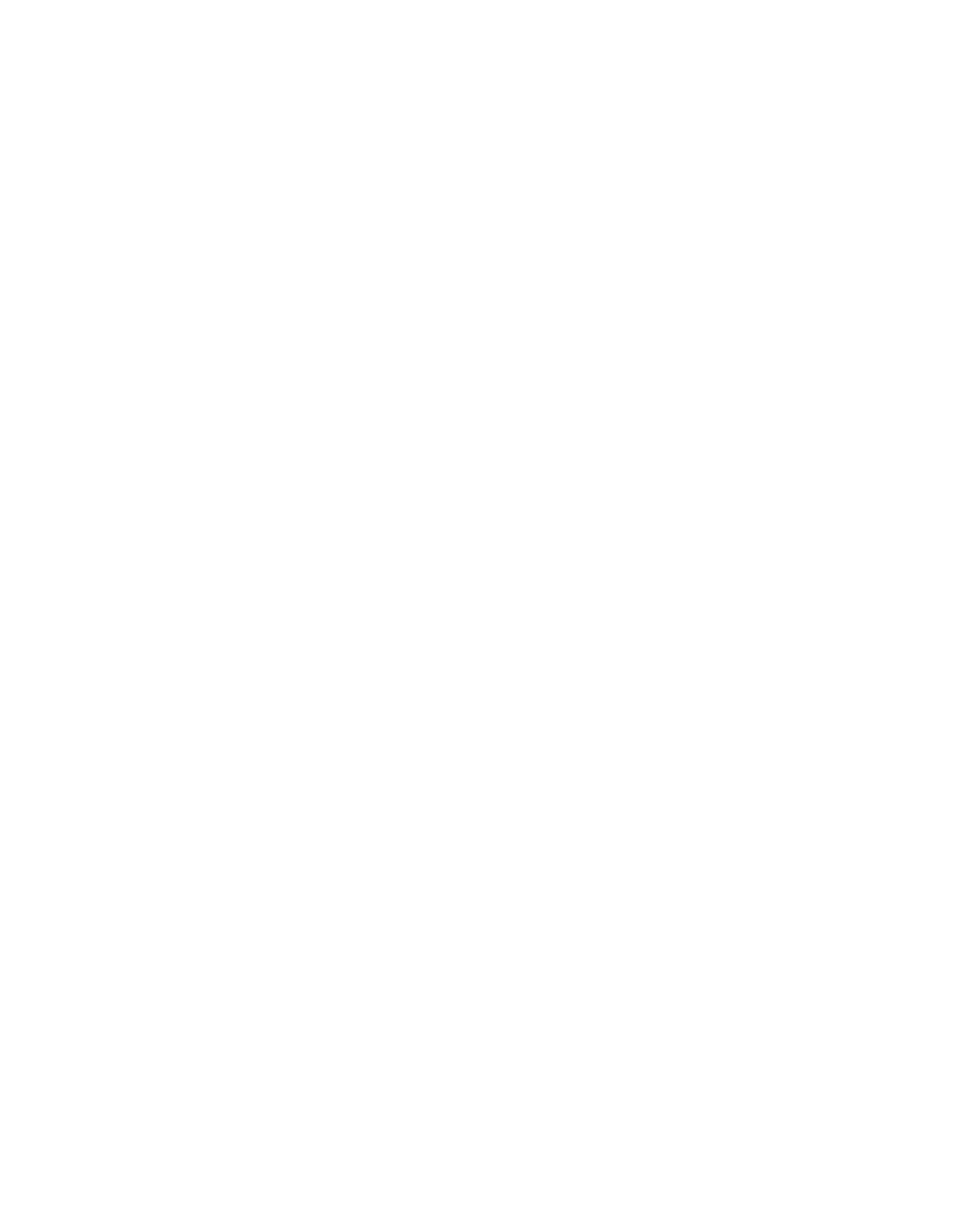#### **Summary**

<span id="page-5-2"></span>The International Atomic Energy Agency (IAEA) is responsible for providing credible assurance that countries are meeting their obligations not to divert or misuse nuclear materials and facilities for nonpeaceful purposes. To this end, the IAEA integrates information about States' nuclear material inventories and transactions with other types of data to draw its safeguards conclusions. As the amount and variety of data and information has increased, the IAEA's data acquisition, management, and analysis processes have greatly benefited from advancements in computer science, data management, and cybersecurity during the last 20 years. Despite these advancements, inconsistent use of advanced computer technologies as well as political concerns among certain IAEA Member States centered on trust, transparency, and IAEA authorities limit the overall effectiveness and efficiency of IAEA safeguards. As a result, there is an ongoing need to strengthen the effectiveness and efficiency of IAEA safeguards while improving Member State cooperation and trust in the safeguards system. These chronic safeguards needs could be met with some emerging technologies, specifically those associated with the digital currency bitcoin.

In 2009, bitcoin was released as a digital currency with the intent to disrupt the traditional paradigm of trust in financial systems. Meaning, bitcoin users would place their trust in computer algorithms and electronic ledgers, rather than banks, to monitor and record their financial transactions. As bitcoin's popularity grew, and experts became more familiar with bitcoin's underlying technology, the blockchain, some began to consider the blockchain as having "even greater potential to change how we make transactions online."[1](#page-5-0)

Soon, research expanded into an exploration of a broader set of shared ledgers that are enabled by blockchain technology. Such shared ledger technology (SLT) marries existing state-of-the-art cryptographic techniques, modern information technology tools, and electronic distributed ledgers to maintain a history of transactions.[2](#page-5-1) SLT, most simply, offers a way for parties that may or may not trust each other to maintain a history of financial and other types of exchanges, including exchanges of physical goods and information. This research eventually involved an exploration of how "smart contracts" might layer in legal agreements in the SLT to solve more complex problems.

This gradual transition away from using blockchain and other SLTs strictly for decentralized peer-topeer financial transactions has raised the question whether such technologies might benefit other types of systems involving multiple parties, such as the international safeguards system. Specifically, could SLT improve the effectiveness or efficiency of certain activities or by promoting cooperation and trust in the safeguards system?

Accordingly, the Office of International Nuclear Safeguards at the National Nuclear Security Administration (NNSA) commissioned the Pacific Northwest National Laboratory to explore the potential

<span id="page-5-0"></span> 1 Naomi LaChance, "Not Just Bitcoin: Why the Blockchain Is a Seductive Technology to Many Industries," *NPR* (2016), Accessed May 17, 2016 at [http://www.npr.org/sections/alltechconsidered/2016/05/04/476597296/not-just](http://www.npr.org/sections/alltechconsidered/2016/05/04/476597296/not-just-bitcoin-why-blockchain-is-a-seductive-technology-to-many-industries?utm_source=facebook.com&utm_medium=social&utm_campaign=npr&utm_term=nprnews&utm_content=20160507)[bitcoin-why-blockchain-is-a-seductive-technology-to-many-](http://www.npr.org/sections/alltechconsidered/2016/05/04/476597296/not-just-bitcoin-why-blockchain-is-a-seductive-technology-to-many-industries?utm_source=facebook.com&utm_medium=social&utm_campaign=npr&utm_term=nprnews&utm_content=20160507)

[industries?utm\\_source=facebook.com&utm\\_medium=social&utm\\_campaign=npr&utm\\_term=nprnews&utm\\_conte](http://www.npr.org/sections/alltechconsidered/2016/05/04/476597296/not-just-bitcoin-why-blockchain-is-a-seductive-technology-to-many-industries?utm_source=facebook.com&utm_medium=social&utm_campaign=npr&utm_term=nprnews&utm_content=20160507) [nt=20160507.](http://www.npr.org/sections/alltechconsidered/2016/05/04/476597296/not-just-bitcoin-why-blockchain-is-a-seductive-technology-to-many-industries?utm_source=facebook.com&utm_medium=social&utm_campaign=npr&utm_term=nprnews&utm_content=20160507)

<span id="page-5-1"></span><sup>2</sup> <https://gendal.me/2015/04/27/how-to-explain-the-value-of-replicated-shared-ledgers-from-first-principles/>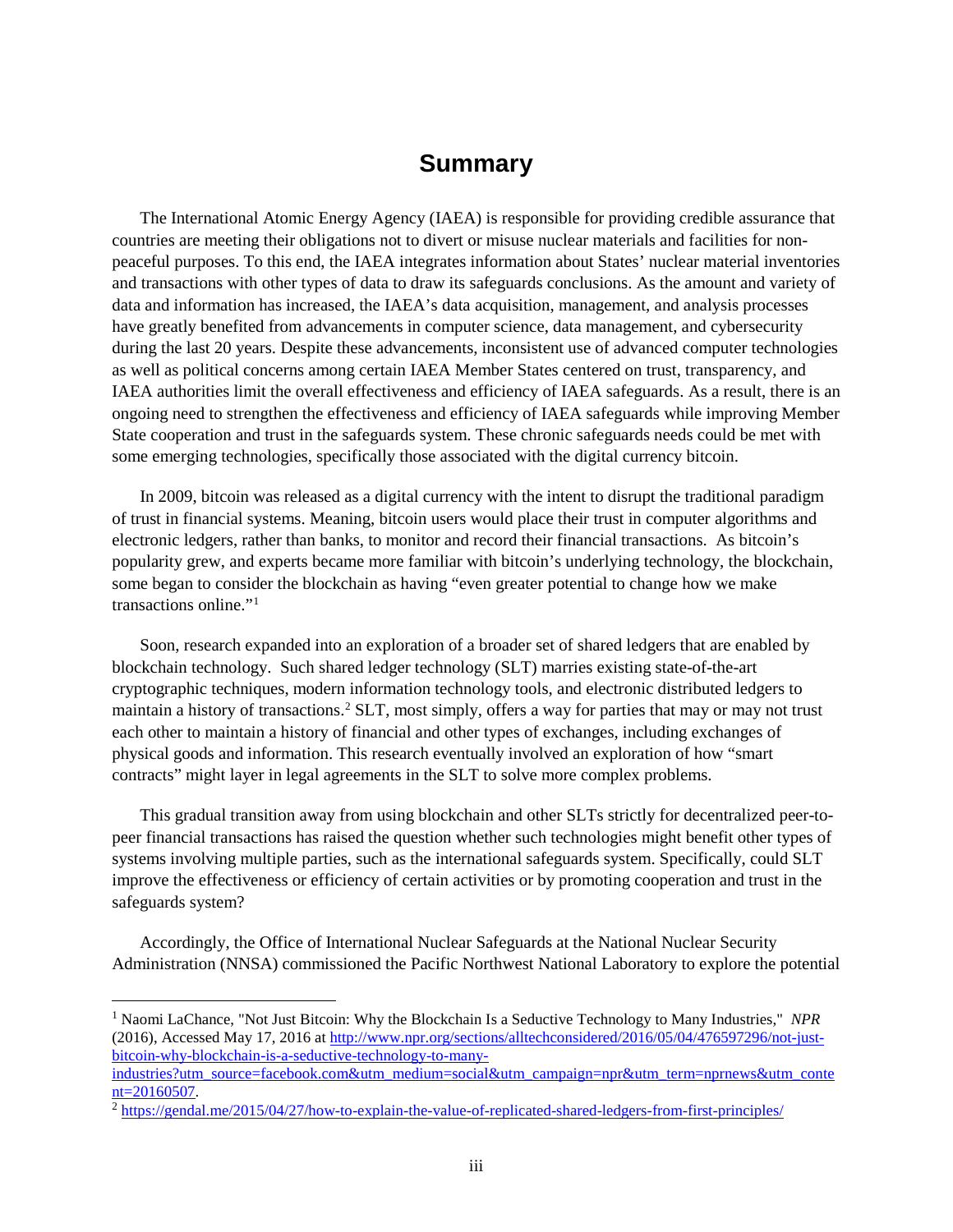implications of these rapidly evolving technologies on safeguards. The salient finding from this work is that SLT offers a spectrum of benefits to the safeguards system. SLT can be used to promote efficient, effective and timely reporting, but SLTs are not unique in offering this solution. Modern databases and information technology solutions may be just as, if not more effective, to advance these objectives. However, SLT solutions are unique in their ability to increase transparency in the safeguards system without sacrificing confidentiality of safeguards data. This increased transparency and involvement of Member States in safeguards activities involving digital transactions could lead to increased trust and cooperation among States, which generates a number of benefits that are described in this study.

It is important to add that most of the SLT ideas explored in this study are centered on the use of cryptography. If the idea of using cryptography, in particular if sharing encrypted data with other Member States is unacceptable, then there may be limited to no utility in using this technology for safeguards. That said, many Member States already rely on encryption when they send their sensitive reports to the IAEA. SLT is capable of using the same level of encryption to protect sensitive transactions. Additional cryptographic techniques are applied, making SLT effectively impossible to hack. The perceptions about the security of this emerging technology will only be addressed through further testing and validation, which may demonstrate that SLTs are as secure, if not more secure, than current practices.

Ultimately, further testing of different SLT environments specifically addressing safeguards problems is needed to validate projections about how the technology will grow. To that end, a variety of actions can be taken to explore the collective benefits and contributions to safeguards:

- Identify opportunities to engage companies experimenting with SLT to address non-financial problems. Such engagement will be critical to track advancements in the field and monitor opportunities to validate or refute the ideas presented in this study.
- Engage the Office of Research and Development to fund S&T research related to SLT (e.g., consortium consensus mechanisms, homomorphic encryption, etc.). Such research might involve design and development of a pilot SLT that is specifically designed around a set of safeguards requirements selected by NNSA and IAEA.
- Socialize the concept of SLT with the IAEA and selected Member States and document the feasibility and desirability of implementing SLT for safeguards purposes.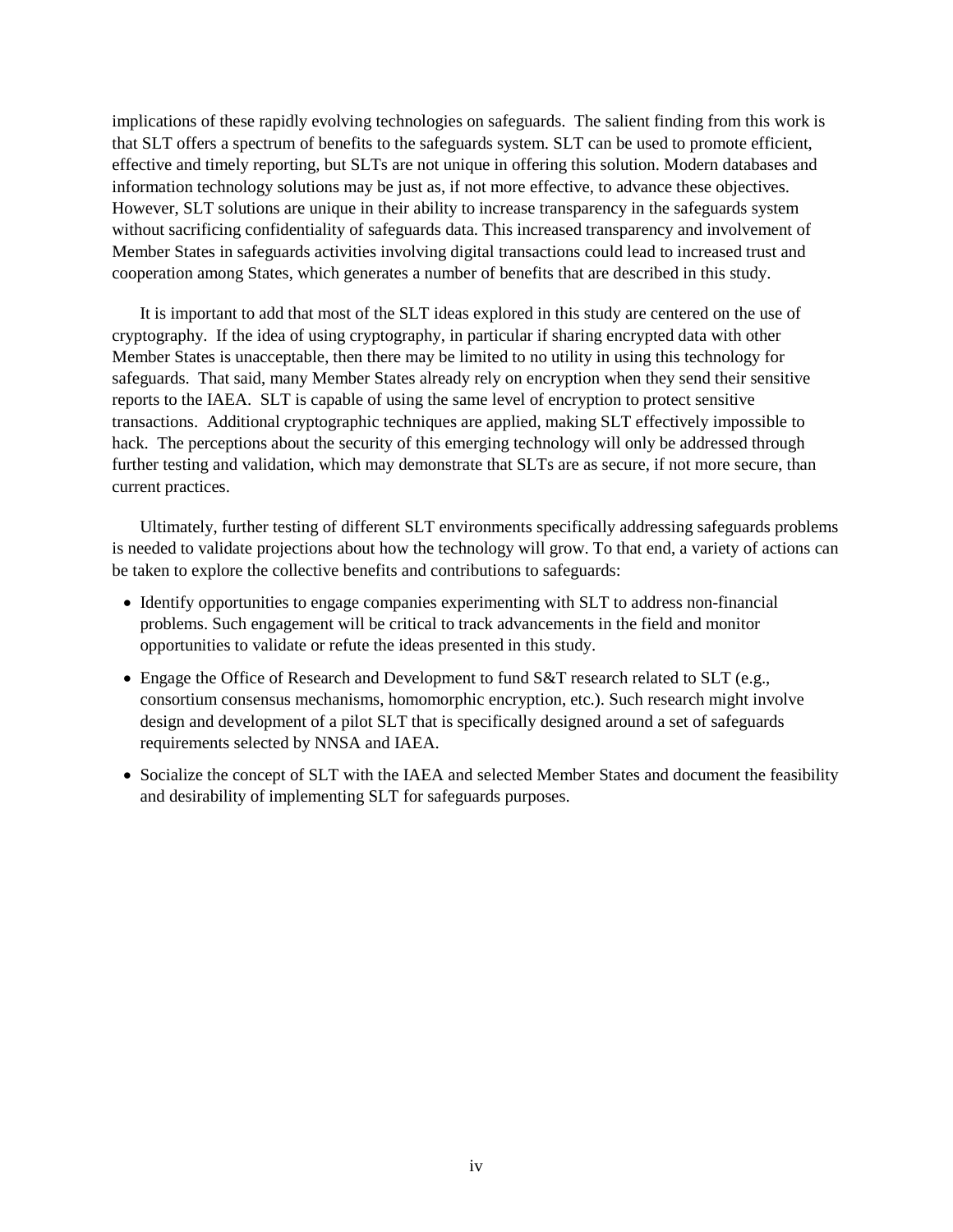# **Acronyms and Abbreviations**

<span id="page-7-0"></span>

| <b>DAO</b>  | Decentralized Autonomous Organization         |
|-------------|-----------------------------------------------|
| <b>GPS</b>  | Global Positioning System                     |
| <b>IAEA</b> | <b>International Atomic Energy Agency</b>     |
| <b>ICR</b>  | inventory change report                       |
| <b>IT</b>   | information technology                        |
| <b>NNSA</b> | National Nuclear Security Administration      |
| <b>PNNL</b> | Pacific Northwest National Laboratory         |
| <b>SLC</b>  | <b>State Level Concept</b>                    |
| <b>SLT</b>  | shared ledger technology                      |
| <b>UMS</b>  | Unattended and Surveillance Monitoring System |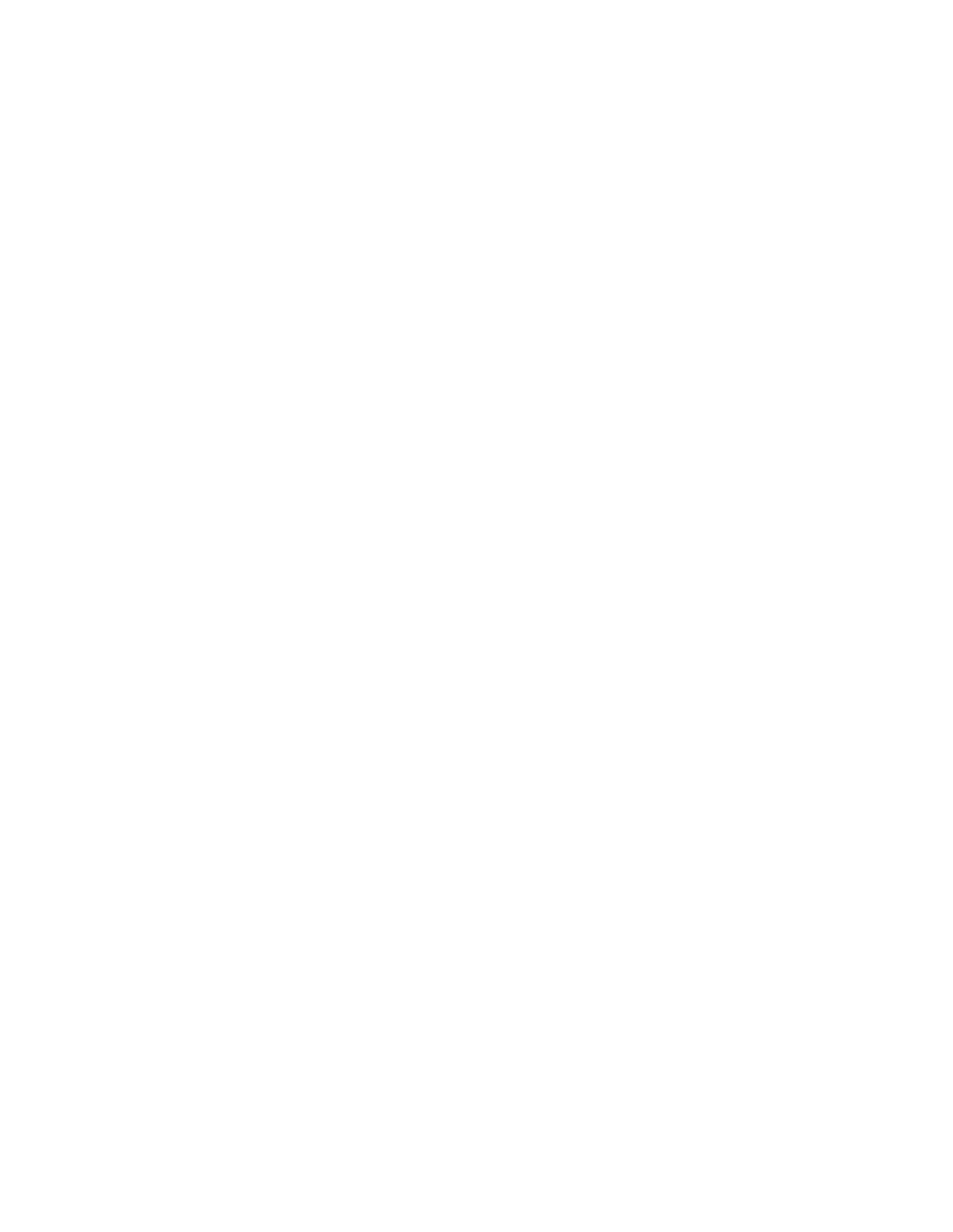# **Contents**

| 1.0                                                                                    |
|----------------------------------------------------------------------------------------|
| 2.0                                                                                    |
| 3.0                                                                                    |
| 4.0                                                                                    |
| 5.0                                                                                    |
| 51                                                                                     |
| 5.2                                                                                    |
| 5.3                                                                                    |
| 5.4                                                                                    |
| An Analytical Framework for Assessing Blockchain Applications to Safeguards  19<br>6.0 |
| 6.1                                                                                    |
| 6.2                                                                                    |
| 6.3                                                                                    |
| 7.0                                                                                    |
| 8.0                                                                                    |
| 9.0                                                                                    |
| 9.1                                                                                    |
| 9.2                                                                                    |
| IAEA Reporting to States: A living Safeguards Implementation Report29<br>9.3           |
| 9.4                                                                                    |
|                                                                                        |
|                                                                                        |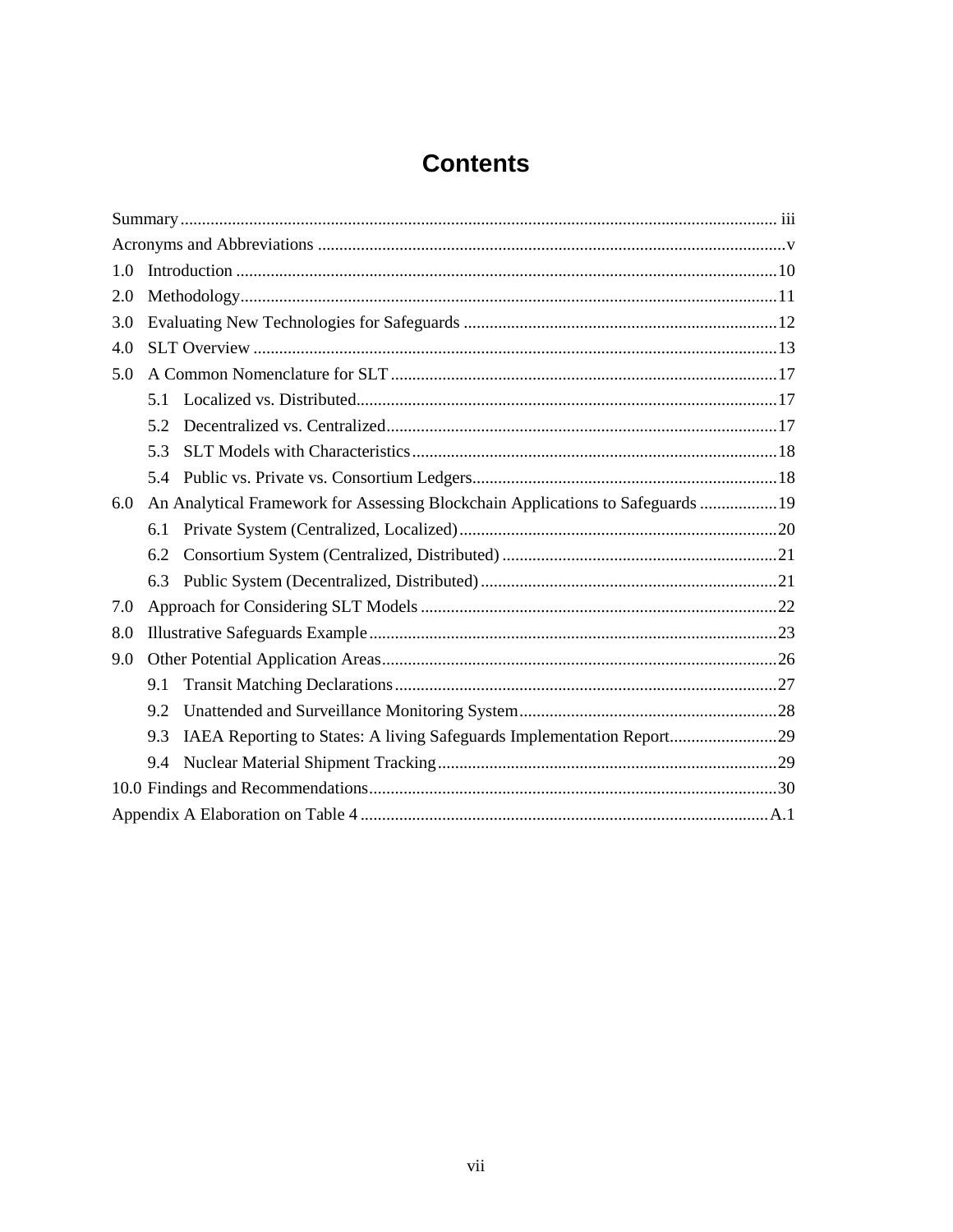# **Figures**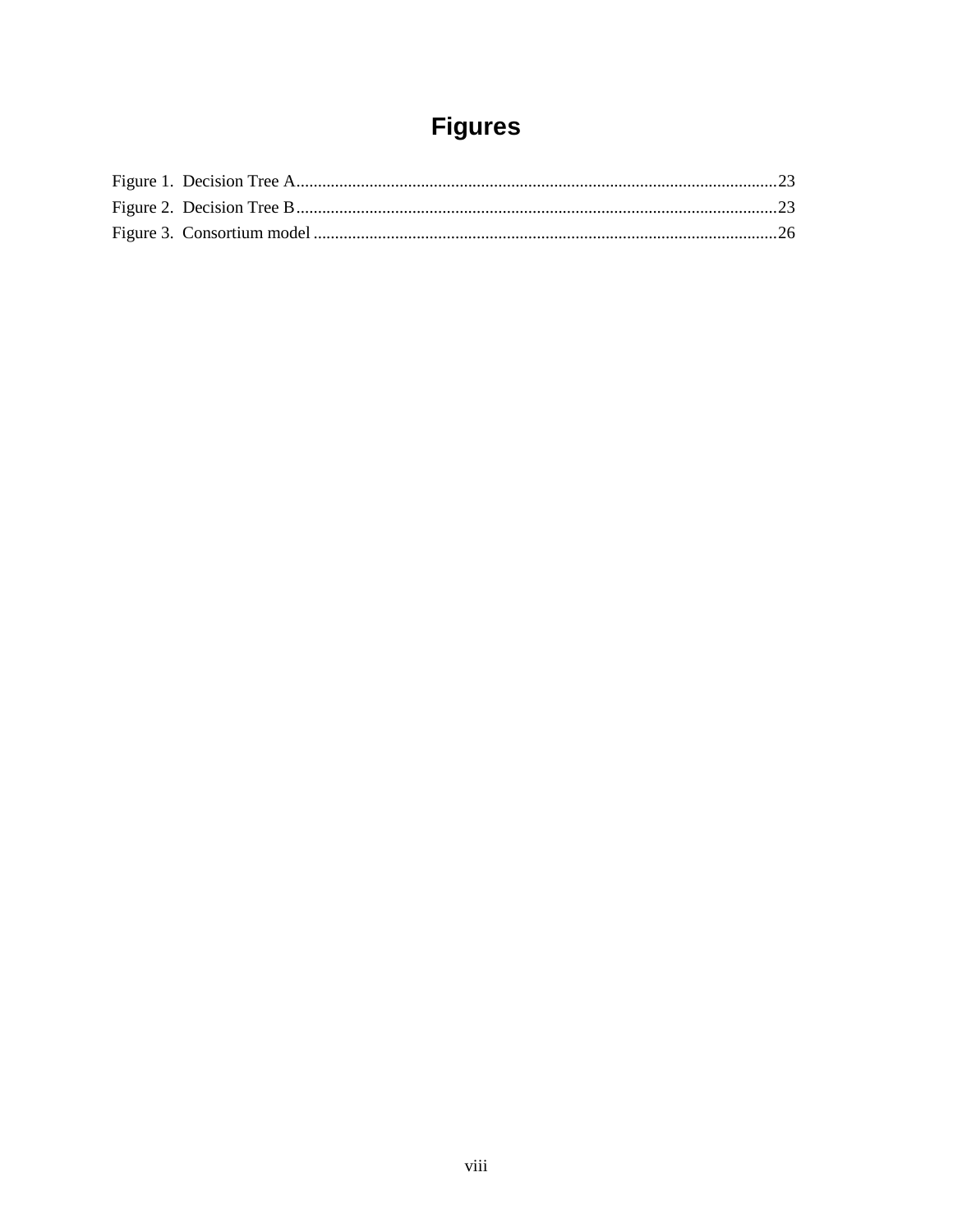# **Tables**

<span id="page-11-0"></span>

| Table 4. Assessment of Blockchain Models against IAEA Objectives and Function Requirements22 |  |
|----------------------------------------------------------------------------------------------|--|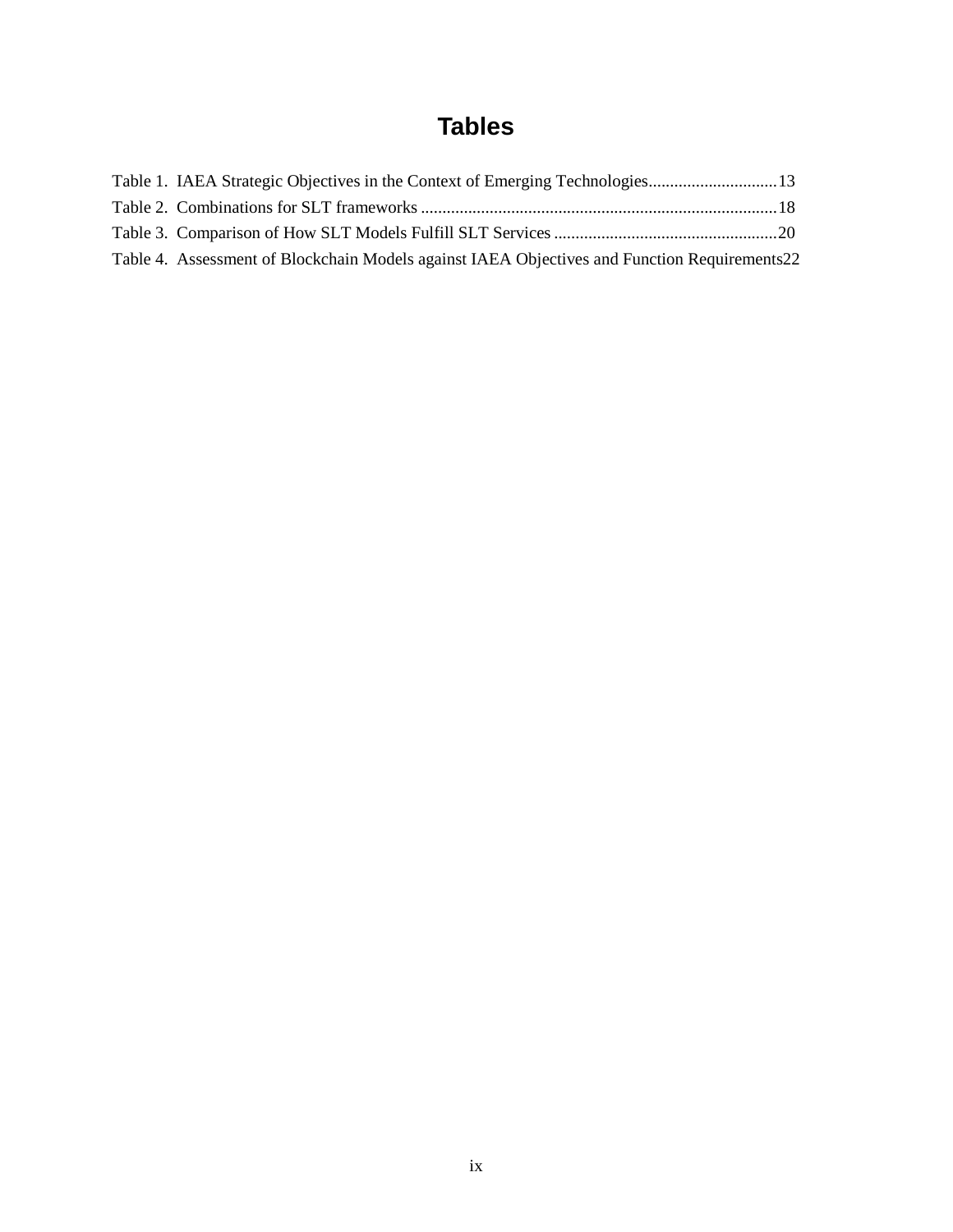#### **1.0 Introduction**

The International Atomic Energy Agency (IAEA) is responsible for providing credible assurances that countries are meeting their obligations not to divert or misuse nuclear materials and facilities for nonpeaceful purposes. To this end, the IAEA integrates information about States' nuclear material inventories and transactions with other types of data<sup>[3](#page-12-0)</sup> to draw its safeguards conclusions. As the amount and variety of data and information has increased, the effectiveness and efficiency of the IAEA's data acquisition, management, and analysis processes have greatly benefited from advancements in computer science, data management, and cybersecurity during the last 20 years. However, the IAEA and its Member States have yet to take full advantage of recent technological developments that could strengthen the security, effectiveness, and efficiency of safeguards activities.

Meanwhile, political challenges centered on trust, transparency, and Agency authorities persist, creating a number of thorny strategic issues for the IAEA. For example, the IAEA is developing and applying in a limited context the State Level Concept (SLC), which is a comprehensive approach to implementing safeguards that uses all relevant information about a State's nuclear program to draw safeguards conclusions. Key principles underlying the SLC are that implementation should be "non-discriminatory," "independent," and "objective."<sup>[4](#page-12-1)</sup> Despite significant investments in IAEA infrastructure and operations to support a transition to the SLC in ways that are aligned with these principles, some States continue to voice "suspicions that the approach is discriminatory and allows for the use of political, rather than objective technical factors to guide safeguards implementation. The use of intelligence information provided by Member States has also played into this concern."[5](#page-12-2) In short, despite significant efforts to demonstrate a commitment to objectivity and nondiscrimination, the IAEA is still confronted with mistrust by some States. This environment creates a compelling rationale to examine new technologies that could contribute to more trusting relationships.

This study focuses on the emerging area of shared ledger technology (SLT), which has the potential to both increase the trust and transparency in some of the many regulatory processes executed by the IAEA and also serve as an efficient and modern information technology (IT) solution. SLT, most simply, offers a way for parties that may or may not trust each other to maintain a consistent, immutable transaction history (of exchanges of physical goods, money, information, etc.).

The first mainstream example of SLT was bitcoin, a digital "cryptocurrency" introduced in 2009. As interest in bitcoin grew, technologists began to explore other uses of its underlying ledger technology, the blockchain. Researchers recognized that the blockchain facilitating bitcoin transactions was designed for a very specific set of functional requirements. If a different set of functional requirements existed, they would likely require a different type of ledger. Meaning, the core "services" of the blockchain remained desirable regardless of the ledger design. Over time, the marriage of existing state-of-the-art

<span id="page-12-0"></span><sup>&</sup>lt;sup>3</sup> Such data sources include State inventory declarations, inspections at facilities and other locations, unattended monitoring systems installed in selected facilities, open source information, third party information, documents detailing material shipments between facilities, and process monitoring systems.

<span id="page-12-1"></span><sup>4</sup> International Atomic Energy Agency. "The Conceptualization and Development of Safeguards Implementation at the State Level." GOV/2013/38. 12 August 2013.

<span id="page-12-2"></span><sup>5</sup> Fact Sheet #3: Information Relevant to the IAEA General Conference. "Topic: Safeguards Resolution." Vienna, September 2014. Available here[: http://www.nonproliferation.org/wp](http://www.nonproliferation.org/wp-content/uploads/2014/09/2014_IAEA_GC_QA_Safeguards.pdf)[content/uploads/2014/09/2014\\_IAEA\\_GC\\_QA\\_Safeguards.pdf](http://www.nonproliferation.org/wp-content/uploads/2014/09/2014_IAEA_GC_QA_Safeguards.pdf)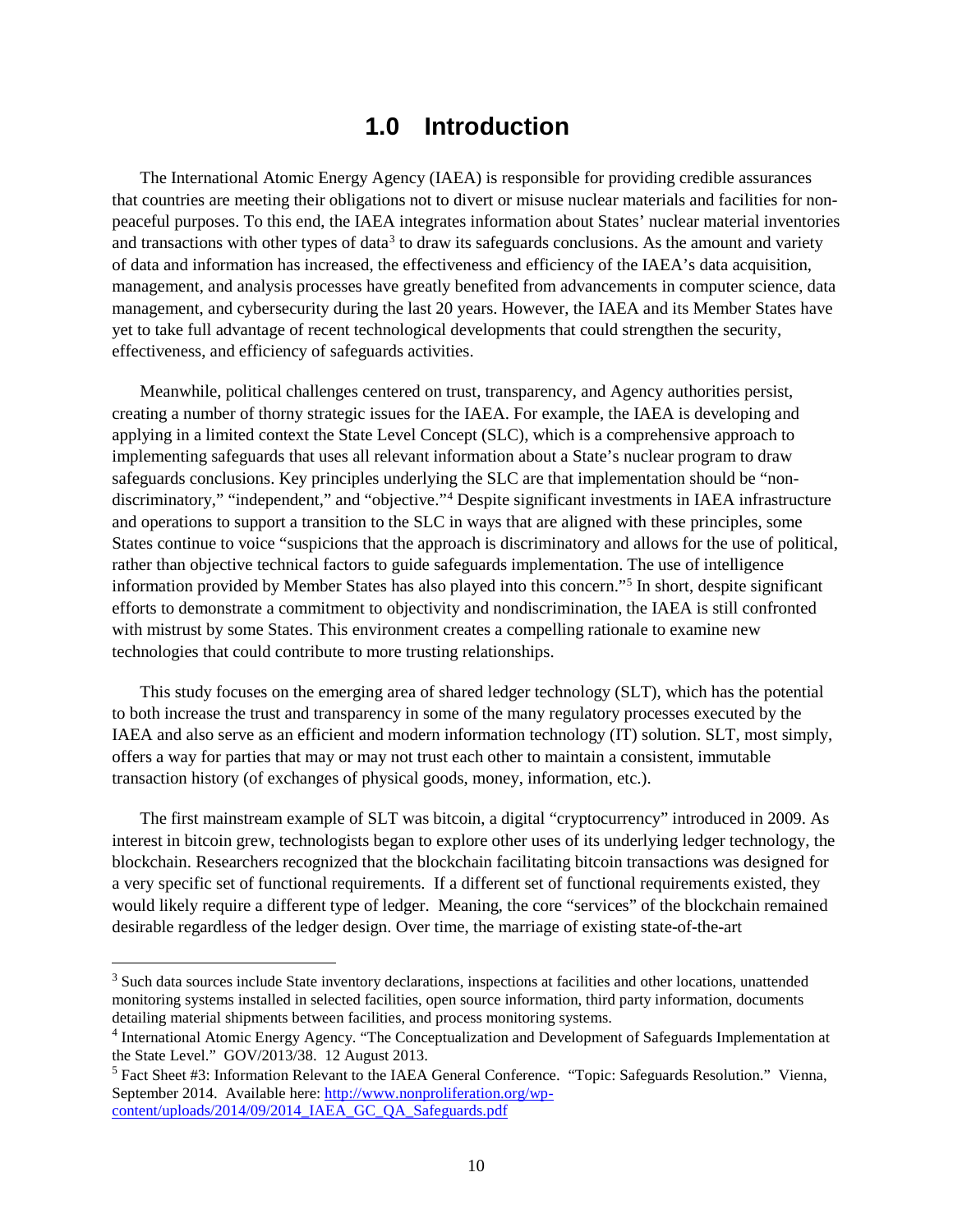cryptographic techniques with modern IT tools and distributed ledger technology like blockchain began to be referred to as shared ledger technologies. Different shared ledger designs could be considered when solving a wide variety of problems. <sup>[6](#page-13-1),[7](#page-13-2)</sup>

SLT has a number of features and possible uses that could benefit certain safeguards functions, particularly functions involving digital communications. The goal of this study is to explore conceptually whether these features have the potential to make positive contributions to the international safeguards system. As part of this study, the Pacific Northwest National Laboratory (PNNL) considered several questions and scenarios to determine whether, and to what extent, SLT might improve the effectiveness, efficiency, security, transparency, or State confidence in specific safeguards functions.

This study begins with a description of the methodology used to conduct the analysis. Section [3.0](#page-14-0) describes IAEA objectives and key functional requirements for new technologies. Section [4.0](#page-15-0) provides an overview and history of SLT. Sections [5.0-](#page-19-0)[6.0](#page-21-0) propose an analytical framework for evaluating whether different SLT models are likely to achieve safeguards objectives or functional requirements. Finally, the study turns to specific safeguards use cases to help demonstrate the potential applicability of different SLT models. The paper concludes with findings and recommendations.

<span id="page-13-0"></span>Findings and recommendations from this study benefit the National Nuclear Security Administration's (NNSA) Office of International Nuclear Safeguards' Concepts and Approaches Program, which sponsors National Laboratories to explore the implications and impact of advanced technologies on the international safeguards system.

## **2.0 Methodology**

The project team comprised safeguards and SLT subject matter experts. The teams worked on a variety of tasks in parallel to establish a useful foundation for discussion. The safeguards experts performed a literature review of relevant safeguards publications, including model safeguards agreements,<sup>[8](#page-13-3)</sup> IAEA guidance documents on safeguards implementation practices<sup>9</sup>, and the IAEA's long-term R&D plan<sup>[10](#page-13-5)</sup> to define the safeguards context in which SLT could potentially be applied. The team identified and evaluated several use cases involving safeguards activities with digital safeguards elements, including information reporting, transit matching, nuclear material shipment tracking, and unattended remote monitoring systems. For sake of completeness, the team also considered export control

<span id="page-13-1"></span> <sup>6</sup> <https://gendal.me/2016/04/05/introducing-r3-corda-a-distributed-ledger-designed-for-financial-services/>

<span id="page-13-2"></span><sup>7</sup> <https://gendal.me/2015/06/08/towards-a-unified-model-for-replicated-shared-ledgers/>

<span id="page-13-3"></span><sup>8</sup> IAEA - International Atomic Energy Agency. 1972. The Structure and Content of Agreements Between the Agency and States Required in Connection with the Treaty on the Non-Proliferation of Nuclear Weapons. INFCIRC/153, International Atomic Energy Agency, Vienna, Austria. Available at [https://www.iaea.org/publications/documents/infcircs/structure-and-content-agreements-between-agency-and-states](https://www.iaea.org/publications/documents/infcircs/structure-and-content-agreements-between-agency-and-states-required)[required](https://www.iaea.org/publications/documents/infcircs/structure-and-content-agreements-between-agency-and-states-required)

<span id="page-13-4"></span><sup>9</sup> IAEA - International Atomic Energy Agency. 2014. *Guidance for States Implementing Comprehensive Safeguards Agreements and Additional Protocols*. Service Series 21, International Atomic Energy Agency, Vienna, Austria. Available at [http://www-pub.iaea.org/MTCD/Publications/PDF/SVS-21\\_web.pdf.](http://www-pub.iaea.org/MTCD/Publications/PDF/SVS-21_web.pdf)

<span id="page-13-5"></span><sup>&</sup>lt;sup>10</sup> IAEA, "IAEA Department of Safeguards Long-Term R&D Plan, 2012-2023 " (Vienna, Austria: IAEA, 2013). Accessed May 12, 2016 at [https://www.iaea.org/safeguards/symposium/2014/images/pdfs/STR\\_375\\_--](https://www.iaea.org/safeguards/symposium/2014/images/pdfs/STR_375_--_IAEA_Department_of_Safeguards_Long-Term_R%26D_Plan_2012-2023.pdf) [\\_IAEA\\_Department\\_of\\_Safeguards\\_Long-Term\\_R%26D\\_Plan\\_2012-2023.pdf.](https://www.iaea.org/safeguards/symposium/2014/images/pdfs/STR_375_--_IAEA_Department_of_Safeguards_Long-Term_R%26D_Plan_2012-2023.pdf)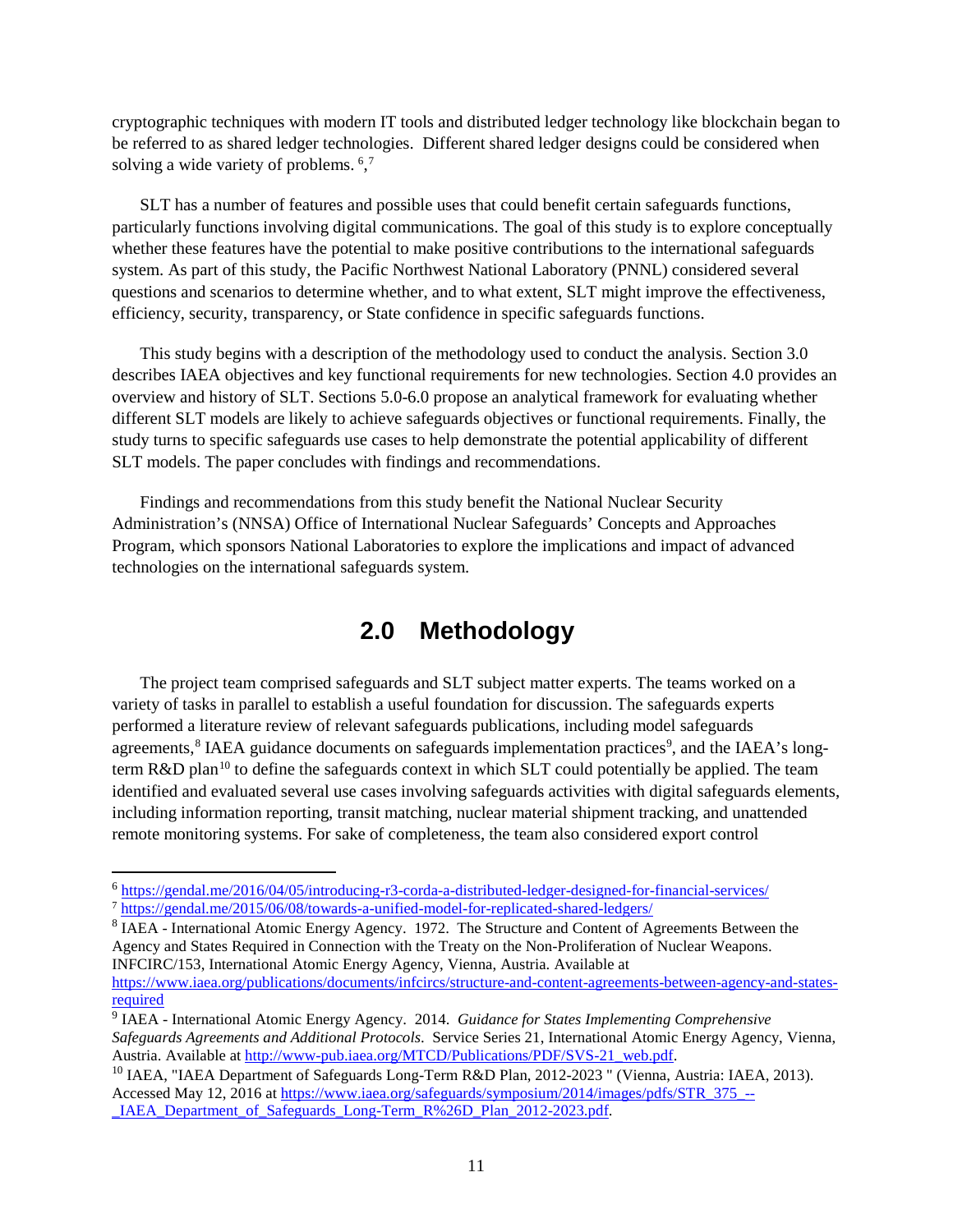information and multi-lateral fuel bank exchanges, activities that are not part of a State's obligations to the IAEA but but have digital elements as part of their implementation process or involve multiple party interactions that require third party involvement to ensure activities are completed.

In parallel, the SLT experts completed a review of peer reviewed articles, blogs, and news articles about current SLT advancements, private companies using SLT for various purposes, and the future direction of SLT. Based on their review of the current literature on both domains, the SLT and safeguards teams prepared an analytical framework to underpin future research on this topic. The framework enabled the evaluation of several conceptual models against a set of strategic objectives documented in the IAEA's long-term R&D plan. The team then envisioned a use case to illustrate the potential benefits of SLT for the IAEA. The team concluded with a set of findings and recommendations for future research.

## <span id="page-14-0"></span>**3.0 Evaluating New Technologies for Safeguards**

To develop an evaluation methodology for SLT, the safeguards team consulted the *IAEA Department of Safeguards Long-Term R&D Plan, 2012-2023[11](#page-14-1), and the IAEA Department of Safeguards Long-Term Strategic Plan, 2012-2023[12](#page-14-2)* to understand IAEA Department of Safeguards' technical and strategic objectives and goals when evaluating a new technology for a safeguards application. The *Long-Term R&D and Strategic Plans* discussthree strategic objectives:

- 1) Deter the proliferation of nuclear weapons by detecting early the misuse of nuclear material or technology, and by providing credible assurances that States are honoring their safeguards obligations.
- 2) Contribute to nuclear arms control and disarmament, by responding to requests for verification and other technical assistance associated with related agreements and arrangements.
- 3) Continually improve and optimize departmental operations and capabilities to effectively implement the IAEA's verification mission.

For the purposes of this study, the team considered the first and third objectives as part of its analysis but ultimately focused on SLT's impact on the first objective. The second objective was deemed to be outside the scope of this study, while the third objective is likely to be met with both SLT and existing technologies and approaches. The team's focus on the first objective was based on the hypothesis that the unique value proposition of SLT lies in the trust and transparency it is able to offer; promoting trust and transparency will help provide credible assurances that States are honoring their safeguards obligations and might also lead to early detection of misuse of nuclear materials or technology.

The intention o[f Table 1](#page-15-1) is to provide a set of safeguards goals aligned with the first strategic objective against which SLT systems could be assessed. The goals are informative, but they do not

<span id="page-14-1"></span><sup>&</sup>lt;sup>11</sup> IAEA, "IAEA Department of Safeguards Long-Term R&D Plan, 2012-2023." (Vienna, Austria: IAEA, 2013). Accessed May 12, 2016 at https://www.iaea.org/safeguards/symposium/2014/images/pdfs/STR\_375\_--

IAEA Department of Safeguards Long-Term R%26D Plan 2012-2023.pdf.

<span id="page-14-2"></span><sup>&</sup>lt;sup>12</sup> IAEA, "IAEA Department of Safeguards Long-Term Strategic Plan, 2012-2023." (Vienna, Austria: IAEA, 2013). Accessed January 31, 2017 at

[https://www.iaea.org/safeguards/symposium/2014/images/pdfs/LongTerm\\_Strategic\\_Plan\\_\(20122023\)-](https://www.iaea.org/safeguards/symposium/2014/images/pdfs/LongTerm_Strategic_Plan_(20122023)-Summary.pdf) [Summary.pdf.](https://www.iaea.org/safeguards/symposium/2014/images/pdfs/LongTerm_Strategic_Plan_(20122023)-Summary.pdf)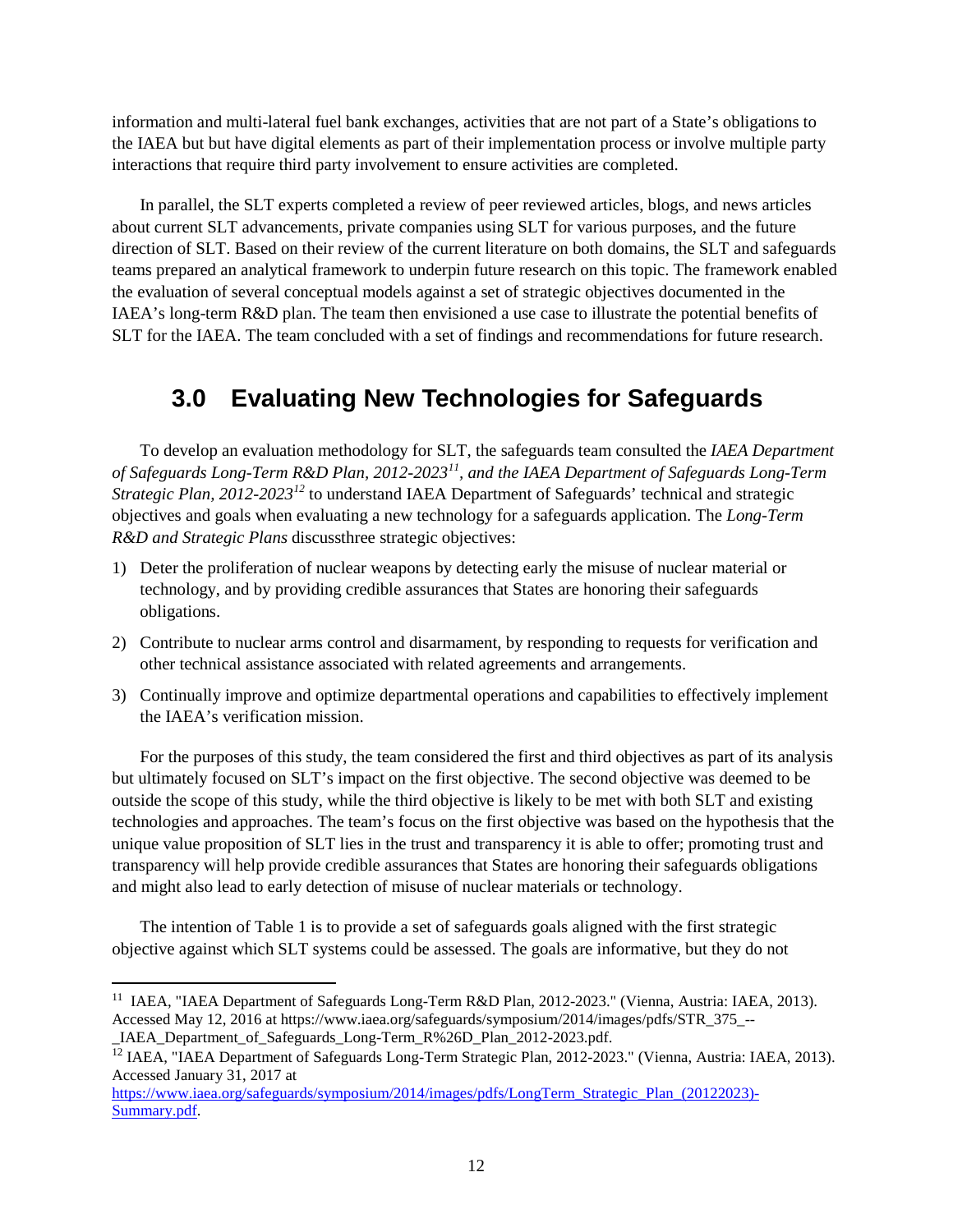represent the more rigorous process employed by the IAEA to approve technologies for safeguards use. They offer qualitative assessment criteria to explore whether the conceptual models warrant further research. The evaluation of SLT systems against these goals will be performed in Sections [5.0](#page-19-0) and [6.0.](#page-21-0) The next section will provide an overview of the current SLT landscape.

**Table 1**. IAEA Strategic Objectives in the Context of Emerging Technologies

<span id="page-15-1"></span>

| <b>IAEA Strategic Objectives</b>                      | A New Technology Should                        |
|-------------------------------------------------------|------------------------------------------------|
| Deter the proliferation of nuclear weapons, by early  | Improve/Contribute to Timely Detection         |
| detection of the misuse of nuclear material or        |                                                |
| technology, and by providing credible assurances that | Build Confidence/Trust in Member State nuclear |
| States are honoring their safeguards obligations.     | programs                                       |
|                                                       |                                                |
|                                                       | Build Confidence/Trust in the IAEA (Increase)  |
|                                                       | transparency)                                  |

## **4.0 SLT Overview**

<span id="page-15-0"></span>The concept of SLT first emerged in public discussions in 2009 with the implementation of bitcoin, a digital currency and payment software system. Bitcoin, which generally refers to the currency itself, was built on top of a replicated, electronic ledger called the blockchain. The blockchain was the first mainstream example of a shared ledger. The intent of bitcoin was to disrupt the traditional paradigm of trust in financial systems, which relies on a presumption of trust in central authority to regulate transactions and maintain the transaction history. Instead, parties to the blockchain underlying bitcoin placed their trust in computer algorithms and relied on decentralized consensus to monitor and record transactions. Simply put, rather than a single entity maintaining a global ledger to manage transactions, all parties in the bitcoin network maintain an independent ledger to manage the transactions.

For example, if Party A wants to send money to Party B, the proposed transaction is broadcast to the network with a digital signature that authenticates Party A as the sender. Once a transaction is proposed, it is posted to a block, where computer algorithms then determine the funds are available (valid) and no double-spending taking place (unique). Once the transaction is confirmed to be valid and unique, a network node (computer) propagates the confirmation to other nodes to which it is currently connected.<sup>[13](#page-15-2)</sup> If the transaction is determined to be invalid, the node will reject it and synchronously return a rejection message to the originator. The ledger, once updated, is functionally immutable as a result of the cryptographic hash functions<sup>[14](#page-15-3)</sup> used in the software.<sup>[15](#page-15-4)</sup> Meaning, the ledger cannot be altered.

<span id="page-15-2"></span><sup>&</sup>lt;sup>13</sup> This is a major simplification. There are plenty of great resources that explain the full process of bitcoin, such as *Mastering Bitcoin: Unlocking Digital Currencies*, by Andreas Antonopoulos. Antonopoulos, Andreas. "Mastering Bitcoin: Unlocking Digital Currencies." O'Reilly Media, Inc. Sebastopol, CA. 2015.

<span id="page-15-3"></span> $14$  A [cryptographic](https://simple.wikipedia.org/wiki/Cryptography) hash function consists of an algorithm that can be run on a piece of data to generate a hash value or checksum. A hash value is used to determine the authenticity of the data. "Two files can be assured to be identical only if the checksums generated from each file, using the same cryptographic hash function, are identical." For more information, see About Tech. "Cryptographic hash function." Available at:

http://pcsupport.about.com/od/termsc/g/cryptographic-hash-function.htm.

<span id="page-15-4"></span><sup>&</sup>lt;sup>15</sup> Ch 8, Mastering Bitcoin, Andreas Antonopolous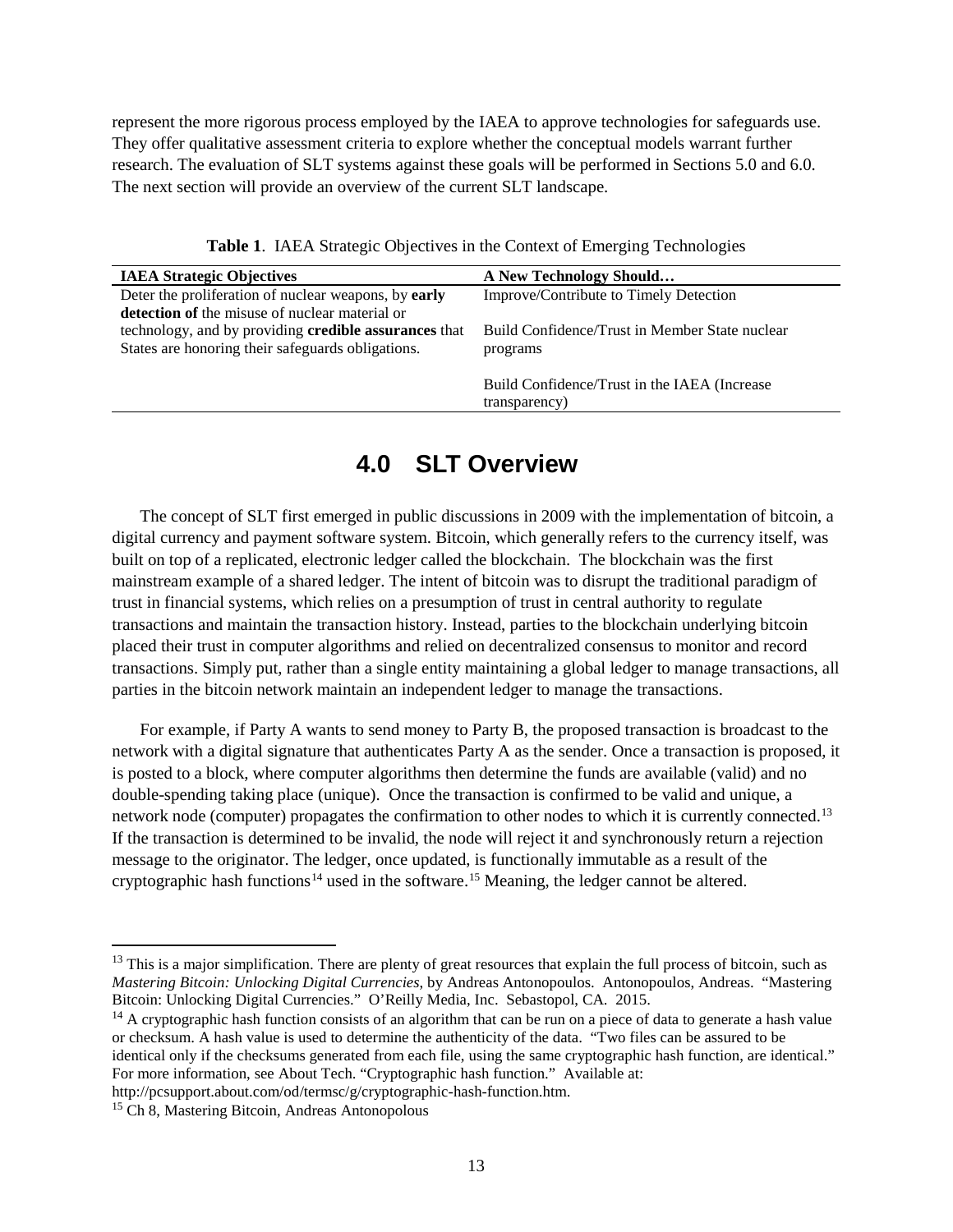Bitcoin parties act pseudonymously, which adds a layer of privacy, but all parties have a copy of the ledger, which increases the transparency in the regulation and history of transactions. Since its first release in 2009, bitcoin has been wildly popular; as of July 26, 2016, bitcoin had a market cap of  $$10,276,486,312^{16}$  $$10,276,486,312^{16}$  $$10,276,486,312^{16}$  and averaged 184,132 transactions a day.<sup>[17](#page-16-1)</sup> Due to its enormous growth, bitcoin has garnered significant attention from the media, industry and governments globally as a technology that could revolutionize finance by providing a global, decentralized currency.

As global interest in bitcoin grew, so did the attention given to the blockchain, which experts believed could be applied to a much broader set of problems than the decentralization of peer-to-peer bitcoin (cryptocurrency) transactions. Media reports and bloggers began claiming that blockchain "has even greater potential to change how we make transactions online."[18](#page-16-2) In fact, many researchers, technology developers, and executives in both technology and financial sectors have heralded blockchain technology as the wave of the future and a "game changer" for international transactions.<sup>[19](#page-16-3)</sup>,<sup>[20](#page-16-4)</sup> For example, major banks around the globe are interested in applying blockchain to traditional currency to help them manage and secure their accounts.[21](#page-16-5) There also is speculation that blockchain could be applied to non-financial applications including: voting systems, vehicle registration, gun background checks, academic records, ownership transfers, stock market transactions, "smart contracts"<sup>[22](#page-16-6)</sup> and clinical trials.<sup>[23](#page-16-7)</sup>

A variety of organizations are starting to explore the feasibility and challenges associated with using blockchain algorithms in such non-traditional applications, for example SWIFT and the Depository Trust & Clearing Corporation (DTCC) for large-scale financial clearing,<sup>[24](#page-16-8)</sup> Cisco and IBM in the context of the Internet of Things<sup>25</sup>, and Seimens for microgrid technologies<sup>[26](#page-16-10)</sup>

<span id="page-16-0"></span> <sup>16</sup> [https://coinmarketcap.com](https://coinmarketcap.com/)

<span id="page-16-1"></span><sup>&</sup>lt;sup>17</sup> [https://blockchain.info/charts/n-transactions#](https://blockchain.info/charts/n-transactions) calculated from 7/28/15 to 7/25/16

<span id="page-16-2"></span><sup>18</sup> Naomi LaChance, "Not Just Bitcoin: Why the Blockchain Is a Seductive Technology to Many Industries," *NPR* (2016), Accessed May 17, 2016 at [http://www.npr.org/sections/alltechconsidered/2016/05/04/476597296/not-just](http://www.npr.org/sections/alltechconsidered/2016/05/04/476597296/not-just-bitcoin-why-blockchain-is-a-seductive-technology-to-many-industries?utm_source=facebook.com&utm_medium=social&utm_campaign=npr&utm_term=nprnews&utm_content=20160507)[bitcoin-why-blockchain-is-a-seductive-technology-to-many-](http://www.npr.org/sections/alltechconsidered/2016/05/04/476597296/not-just-bitcoin-why-blockchain-is-a-seductive-technology-to-many-industries?utm_source=facebook.com&utm_medium=social&utm_campaign=npr&utm_term=nprnews&utm_content=20160507)

[industries?utm\\_source=facebook.com&utm\\_medium=social&utm\\_campaign=npr&utm\\_term=nprnews&utm\\_conte](http://www.npr.org/sections/alltechconsidered/2016/05/04/476597296/not-just-bitcoin-why-blockchain-is-a-seductive-technology-to-many-industries?utm_source=facebook.com&utm_medium=social&utm_campaign=npr&utm_term=nprnews&utm_content=20160507) [nt=20160507.](http://www.npr.org/sections/alltechconsidered/2016/05/04/476597296/not-just-bitcoin-why-blockchain-is-a-seductive-technology-to-many-industries?utm_source=facebook.com&utm_medium=social&utm_campaign=npr&utm_term=nprnews&utm_content=20160507)

<span id="page-16-3"></span><sup>&</sup>lt;sup>19</sup> Portia Crowe, "There Is a 'Game Changer' Technology on Wall Street and People Keep Confusing It with Bitcoin," *Business Insider* (2016), Accessed May 17, 2016 at [http://www.businessinsider.com/what-is-blockchain-](http://www.businessinsider.com/what-is-blockchain-2016-3)[2016-3.](http://www.businessinsider.com/what-is-blockchain-2016-3)

<span id="page-16-4"></span><sup>20</sup> Oscar Williams-Grut, "Goldman Sachs: 'The Blockchain Can Change... Well Everything'," *Business Insider* (2015), Accessed May 17, 2016 at [http://www.businessinsider.com/goldman-sachs-the-blockchain-can-change-well](http://www.businessinsider.com/goldman-sachs-the-blockchain-can-change-well-everything-2015-12?r=UK&IR=T)[everything-2015-12?r=UK&IR=T.](http://www.businessinsider.com/goldman-sachs-the-blockchain-can-change-well-everything-2015-12?r=UK&IR=T)

<span id="page-16-5"></span> $21$  Ibid.

<span id="page-16-6"></span> $22$  Ibid.

<span id="page-16-7"></span><sup>23</sup> "Better with Bitcoin," *Economist* [\(2016\), Accessed June 6, 2016 at http://www.economist.com/news/science-and](file:///C:%5CUsers%5CD3m381%5CAppData%5CLocal%5CMicrosoft%5CWindows%5CTemporary%20Internet%20Files%5CContent.Outlook%5CBWUSK7X8%5C%22Better%20with%20Bitcoin,%22%20%20%20Economist%20(2016),%20Accessed%20June%206,%202016%20at%20http:%5Cwww.economist.com%5Cnews%5Cscience-and-technology%5C21699099-blockchain-technology-could-improve-reliability-medical-trials-better)[technology/21699099-blockchain-technology-could-improve-reliability-medical-trials-better.](file:///C:%5CUsers%5CD3m381%5CAppData%5CLocal%5CMicrosoft%5CWindows%5CTemporary%20Internet%20Files%5CContent.Outlook%5CBWUSK7X8%5C%22Better%20with%20Bitcoin,%22%20%20%20Economist%20(2016),%20Accessed%20June%206,%202016%20at%20http:%5Cwww.economist.com%5Cnews%5Cscience-and-technology%5C21699099-blockchain-technology-could-improve-reliability-medical-trials-better)

<span id="page-16-8"></span><sup>&</sup>lt;sup>24</sup> "SWIFT, The DTCC and How Blockchain Will Go Mainstream", Coindesk.com, accessed February 1, 2017 at http://www.coindesk.com/dtcc-swift-blockchain-future-2017-announcements/

<span id="page-16-9"></span><sup>&</sup>lt;sup>25</sup> "Cisco fosters Blockchain protocol development, IBM shows why technology could relieve security anxiety", NetworkWorld, accessed February 1, 2017, at http://www.networkworld.com/article/3163044/cisco-subnet/ciscofosters-blockchain-protocol-development-ibm-shows-why-technology-could-relieve-securityanxie.html?google\_editors\_picks=true

<span id="page-16-10"></span><sup>&</sup>lt;sup>26</sup> "Tech Giant Siemens is Now Working on Blockchain Microgrids", Coindesk.com, accessed February 1, 2017 at http://www.coindesk.com/siemens-blockchain-microgrid-lo3-ethereum/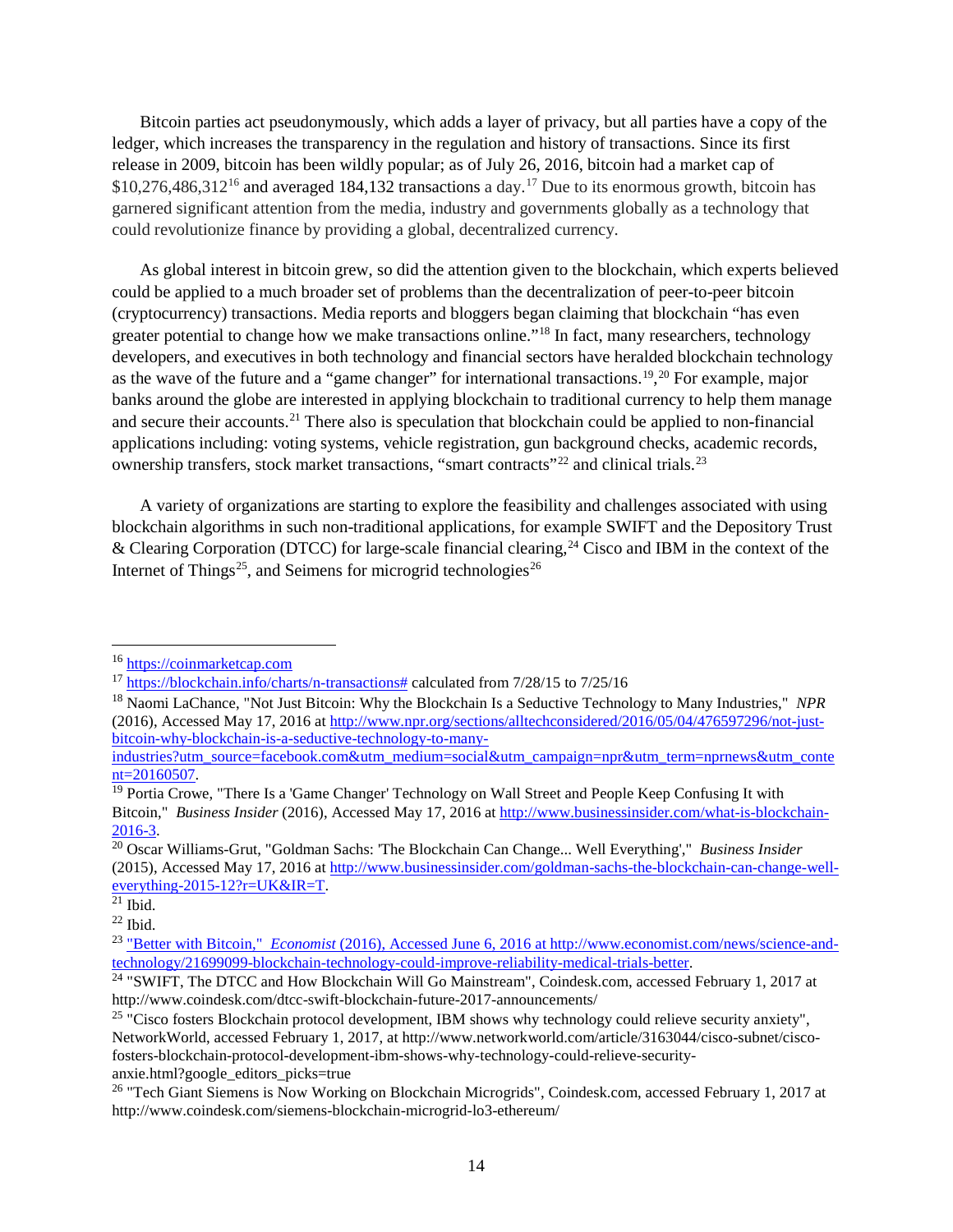Ethereum is a decentralized platform that runs applications, governed by "smart contracts," that run exactly as programmed without any possibility of downtime, censorship, fraud or third party interference. [27](#page-17-0) Smart contracts are computer protocols that record agreements between parties, rather than just shared facts or transactions. When incorporated into an SLT system, smart contracts allow for facilitation, verification, and execution of an arbitrary agreement without the need for mutual trust or a trusted third party.[28](#page-17-1),[29](#page-17-2) One organization, the Decentralized Autonomous Organization (DAO), is the first experiment in what some call "programmable governance"; DAO is run without managers or executives, but through business rules engrained in smart contracts.<sup>[30](#page-17-3)</sup> Meanwhile, a company called Everledger<sup>[31](#page-17-4)</sup> is using blockchains to track and certify high value commodities such as diamonds for insurance and law enforcement purposes. These are only a few of the emerging companies that are starting to experiment with blockchain technology.

Interest in blockchain applications has seeped into the security sphere as well. The U.S. Defense Advanced Research Projects Agency is researching the use of blockchain to create a secure messaging and transaction platform.[32](#page-17-5) A U.K. cybersecurity company plans to develop a security infrastructure for U.K. nuclear power plants using blockchain technology.<sup>[33](#page-17-6)</sup> Two researchers at King's College London are investigating "feasibility of distributed ledger technologies for monitoring and control of weapons and hazardous materials".<sup>[34](#page-17-7)</sup>

Each of these experimental applications serves as a compelling surrogate for exploring questions of importance to safeguards. For example, the DAO experiment explores the relationship between decentralized authority and trust. One of the implicit hypotheses being tested is whether organizations driven and governed by "immutable, unstoppable, and irrefutable computer code" garner greater levels of trust among its membership. Another question is whether such a model actually increases the level of commitment to the organization's goals and objectives. To extrapolate to the safeguards context, it is worth questioning whether a greater reliance on objective computer codes rather than third parties to verify the fulfillment of selected safeguards obligations might increase the efficiency or effectiveness of IAEA safeguards or lead to greater cooperation and trust among states.

The Ethereum model raises interesting questions about the future of enforcement and the role third parties play in the process. Rather than simply record a transaction on a ledger, parties record the terms of a contract (as expressed in a programming language) into the ledger. The software that controls the ledger

<span id="page-17-0"></span> <sup>27</sup> <https://www.ethereum.org/>

<span id="page-17-1"></span><sup>&</sup>lt;sup>28</sup> Buterin, Vitalik, "A Next-Generation Smart Contract and Decentralized Application Platform." [https://github.com/ethereum/wiki/wiki/White-Paper.](https://github.com/ethereum/wiki/wiki/White-Paper)

<span id="page-17-3"></span><span id="page-17-2"></span> $^{29}$  G. Zyskind, O. Nathan and A. '. Pentland, "Decentralizing Privacy: Using Blockchain to Protect Personal Data," Security and Privacy Workshops (SPW), 2015 IEEE, San Jose, CA, 2015, pp. 180-184. doi: 10.1109/SPW.2015.27 <sup>30</sup> Paul Vigna, "Chiefless Company Rakes in More Than \$100 Million," *Wall Street Journal* (2016), Accessed May 16, 2016 at [http://www.wsj.com/article\\_email/chiefless-company-rakes-in-more-than-100-million-1463399393](http://www.wsj.com/article_email/chiefless-company-rakes-in-more-than-100-million-1463399393-lMyQjAxMTA2NDExNjYxNjY1Wj) [lMyQjAxMTA2NDExNjYxNjY1Wj.](http://www.wsj.com/article_email/chiefless-company-rakes-in-more-than-100-million-1463399393-lMyQjAxMTA2NDExNjYxNjY1Wj)

<span id="page-17-4"></span><sup>31</sup> Information about Everledger can be found a[t http://www.everledger.io/.](http://www.everledger.io/)

<span id="page-17-5"></span><sup>&</sup>lt;sup>32</sup> Frank Pound, "Secure Messaging Platform," (2016), Accessed May 17, 2016 at [https://sbir.defensebusiness.org/%28X%281%29S%28sdehyicwygn4ngxvrwpzwmc5%29%29/topics?AspxAutoDet](https://sbir.defensebusiness.org/%28X%281%29S%28sdehyicwygn4ngxvrwpzwmc5%29%29/topics?AspxAutoDetectCookieSupport=1%23topic27859) [ectCookieSupport=1#topic27859.](https://sbir.defensebusiness.org/%28X%281%29S%28sdehyicwygn4ngxvrwpzwmc5%29%29/topics?AspxAutoDetectCookieSupport=1%23topic27859)

<span id="page-17-6"></span><sup>33</sup> Levich, Andrew. "Guardtime: Blockchain to guard nuclear power plants." *Coinfox.* 4 January 2016. Available at: <http://www.coinfox.info/news/4316-guardtime-using-blockchain-to-guard-industries>

<span id="page-17-7"></span><sup>&</sup>lt;sup>34</sup> Peter McBurney, "King's of the Block: Blockchains and Distributed Ledgers," (2016), Accessed May 18, 2016 at <http://www.dcs.kcl.ac.uk/staff/mcburney/blockchain.html>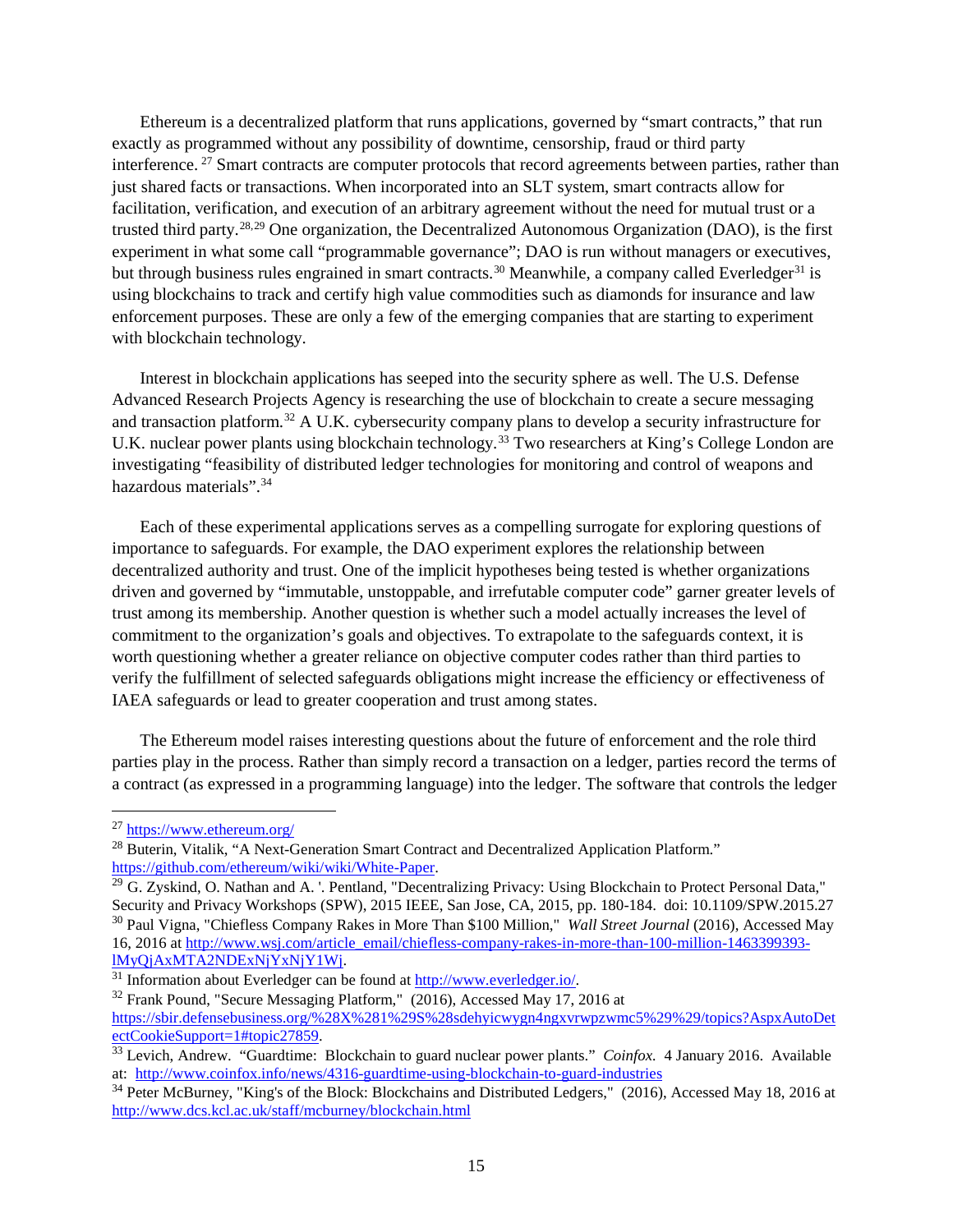then executes the contract (through the programming language), taking sole control of ensuring that the terms of the contract are executed as specified. In the safeguards context, the integration of self-executing mechanisms into information management systems might improve the quality and timeliness of State reporting or possibly lower costs associated with it. Further, such mechanisms might positively influence the transit matching process by reducing the number of person days spent resolving transmit matching issues.

Finally, the Everledger model explores the relationship between data authenticity, security, and quality assurance. In the safeguards context, this model could be used to track UF6 cylinders or contribute to item accounting in a nuclear facility.

When considering how these technologies might impact safeguards, it is important to note that blockchain really refers to a specific implementation of a shared ledger, with linked "blocks" of transactions.<sup>[35](#page-18-0)</sup> However, as Richard Gendal Brown, CTO of R3<sup>36</sup>, notes, "If you don't have bitcoin's business problem, then be very wary of those trying to sell you something that looks like a bitcoin solution."<sup>[37](#page-18-2)</sup> That is to say, blockchains are capable of satisfying very specific functional requirements. In the absence of bitcoin's specific requirements, a blockchain designed around cryptocurrencies may not solve your problem. The benefit of thinking more broadly about shared ledger technologies, rather than focusing on one distinct application (i.e., bitcoin), is the ability to consider core attributes of shared ledger designs and to "…treat them as a *menu* from which to select and customise… different combinations, in different flavours, for different business problems."[38](#page-18-3) These five services are:

- **Consistency:** Parties involved with a shared fact (transaction, status report, etc.) are guaranteed to see the same details about the shared fact.
- **Validity:** Proposed transactions submitted to a system must be deemed valid, according to predefined rules, before being added to the ledger.
- **Uniqueness:** Two transactions, even if both are valid, must not conflict with each other (e.g., one party may not indicate that they sent the same physical good to two distinct parties).
- **Immutability:** Once a transaction is committed to the ledger, that transaction cannot be changed.
- **Authentication:** Every action in the system is associated with a secure private key that is unique for each involved party.

These services and additional system characteristics may be blended together and implemented in many ways as part of a SLT.<sup>[39](#page-18-4)</sup>

The broader space of SLT is not as well defined or explored as that specifically of blockchain. This is not surprising: as a hugely popular system, bitcoin has provided a very well defined and successful implementation and use case for blockchain. However, the extensibility of SLT as a general set of

<span id="page-18-0"></span> <sup>35</sup> Anatonopoulos. Ch 7.

<span id="page-18-1"></span><sup>&</sup>lt;sup>36</sup> R3 is a technology company exploring applications of shared ledger technology for a consortium of 45 financial institutions.<http://r3cev.com/>

<span id="page-18-2"></span><sup>37</sup> <https://gendal.me/2016/04/05/introducing-r3-corda-a-distributed-ledger-designed-for-financial-services/> <sup>38</sup> Ibid.

<span id="page-18-4"></span><span id="page-18-3"></span><sup>&</sup>lt;sup>39</sup> As will be discussed later in the paper, use of SLT may be transparent to the user and may be engineered to integrate with existing systems, such as IAEA mailbox system.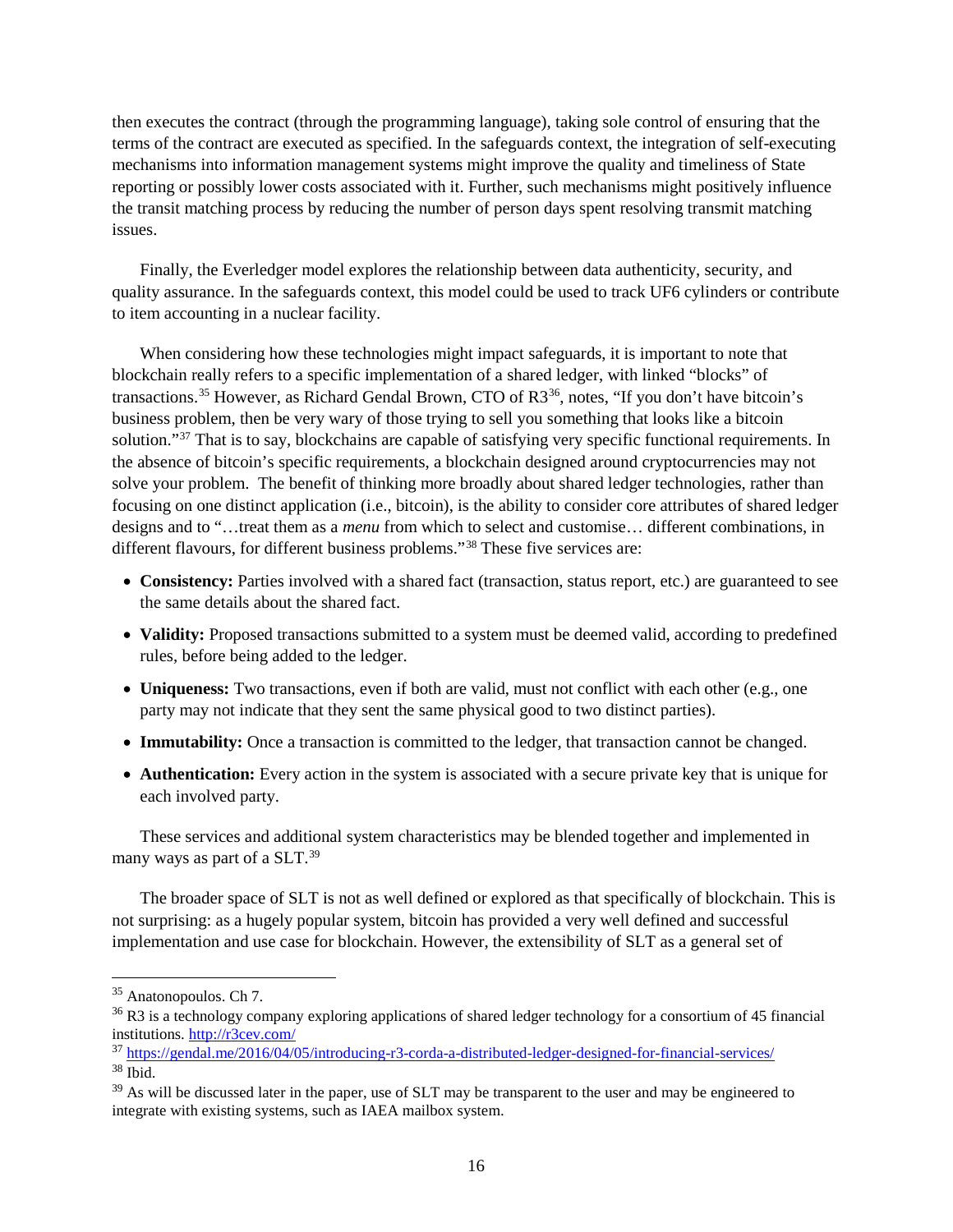capabilities is clear, and the recent trend has been toward a broader set of ledgers than just the one designed to facilitate bitcoin transactions. As more entities experiment with different forms of SLT applications, new questions will arise about how the concepts being tested could benefit or hinder safeguards activities. Due to the rapidly evolving development of SLT, the team developed an analytical framework to bound the discussion and underpin future research on the topic. To this end, the team identified existing models and concepts to provide a common nomenclature for discussion.

### **5.0 A Common Nomenclature for SLT**

<span id="page-19-0"></span>The discussion about a common nomenclature begins with a classification of the different types of shared ledgers that can be created, driven by the problem to which the ledger is being applied. Shared ledgers can be classified into two dichotomous pairs of terms: *localized* and *distributed and decentralized* and *centralized*. [40,](#page-19-3)[41](#page-19-4) Each of these pairs serves as useful units of analysis. In addition, some terms can be combined into meaningful models for analysis and other combinations of terms can be immediately dismissed because they contain logical inconsistencies. Further distinctions can be made between concepts such as *public ledgers, private ledgers* and *consortium ledgers*. Each of these concepts and terms are defined in this section.

#### <span id="page-19-1"></span>**5.1 Localized vs. Distributed**

*Localized* ledgers are those that have a single, authoritative copy. There are copies of the primary ledger that are accessed for viewing, but there is only one copy that represents the definitive state of the system. In contrast, *distributed* ledgers are those where many copies of the ledger are maintained by a consensus protocol that provides a consistent view among ledgers. The consensus process reconciles differences between ledger copies that may exist for short periods of time due to the "mining" mechanism. [42](#page-19-5) Distributed ledgers have a distinct advantage over localized ledgers in that they do not have a single point of failure. In order for an adversary to corrupt or delete a local ledger, they must only attack the single copy. To do this for a distributed ledger, a large portion of the ledgers would all have to be attacked at once, which is significantly more difficult. Distributed ledgers are the underlying technology for bitcoin.

#### <span id="page-19-2"></span>**5.2 Decentralized vs. Centralized**

*Centralized* ledgers are those that give certain participants roles of trust in maintaining the state of the ledger. This could mean either a singular entity or a subset of entities are responsible for validation. Given that a centralized system can have either one or many entities, there is a spectrum of the degree to which a ledger is "centralized". In contrast*, decentralized* ledgers are those in which all users have equal privilege in maintaining the consistent state of the ledger. Bitcoin is a decentralized SLT. Decentralized ledgers

<span id="page-19-3"></span> <sup>40</sup> <https://medium.com/@arthurb/a-functional-nomenclature-of-cryptographic-ledgers-e836cb0e6864#.hzyjze6fn>

<span id="page-19-4"></span><sup>41</sup> <https://blog.ethereum.org/2015/08/07/on-public-and-private-blockchains/>

<span id="page-19-5"></span> $42$  There are a variety of different consensus algorithms in computer science. Bitcoin uses a proof-of-work based "emergent consensus." For more information on bitcoin's approach, see Antonopolous, Mastering Bitcoin, Ch. 8.

We will not elaborate on consensus approaches, as there are many, and that is beyond the scope of this project.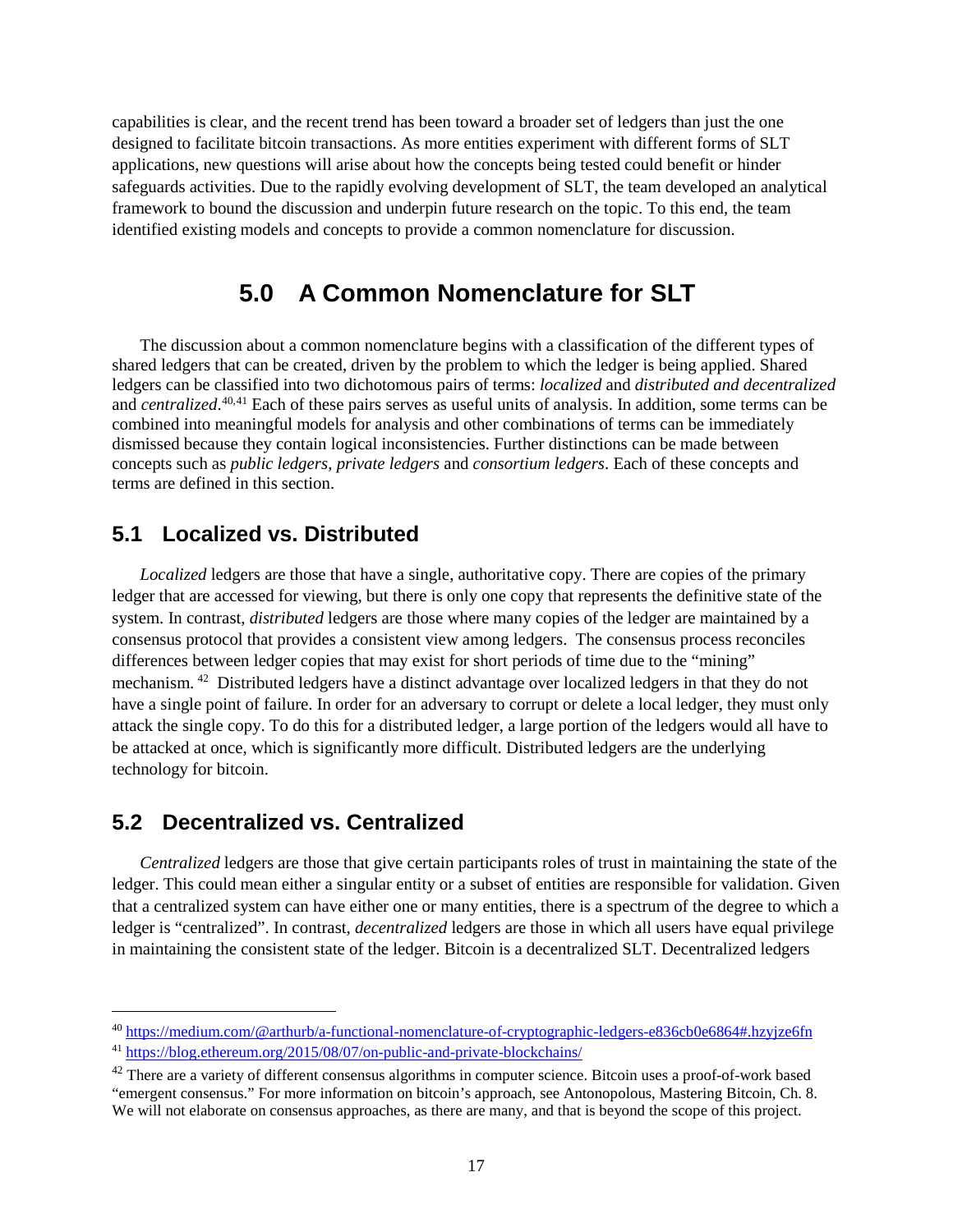often offer increased transparency and trust, at the cost of efficiency, as a result of the cryptographic consensus protocol used in these systems.

A component of a centralized ledger is that it is permissionable. By having a centralized power structure, permissions or "roles" can be granted to certain users to allow them to interact with the ledger in privileged or limited ways. For example, a "read-only" role may be granted permissions only to view transaction meta-data on the ledger, while a "read/write" role may be granted to allow a user to submit transactions to the ledger. It is possible to grant users (some or all) outside of the consortium full permissions to view the ledger, or grant them no permissions and only allow consortium members to use and view the ledger. This is highly customizable and can be implemented as needed for a given use case. Because a decentralized ledger lacks a central authority that can grant permissions, this model is not permissionable, which can be exemplified by bitcoin.

#### <span id="page-20-0"></span>**5.3 SLT Models with Characteristics**

<span id="page-20-2"></span>Given the aforementioned pairs of characteristics and features, there are four possible combinations to make different SLT frameworks (see [Table 2\)](#page-20-2).

|                                            | <b>Centralized</b><br>(certain users have permissions) | <b>Decentralized</b><br>(all users maintain) |
|--------------------------------------------|--------------------------------------------------------|----------------------------------------------|
| <b>Localized</b> (single<br>ledger copy)   | (a): Private Ledgers                                   | (d)                                          |
| <b>Distributed</b> (many<br>ledger copies) | (b): Consortium Ledger                                 | (c): Public Systems                          |

**Table 2**. Combinations for SLT frameworks

However, the nature of a localized ledger, given that it exists on a single machine run by a single entity, runs counter to the concept of being decentralized, which requires that no single user have disproportionate control over the ledger. It is possible to imagine what this combination could be perhaps interested parties compete to control the single copy, and whoever controls the ledger at that time is responsible for the contents. However, these possible designs are very unlikely to be useful for our uses; therefore, option (d) is not addressed in the paper.

This report analyzes the following combination of characteristics:

- a) Localized, Centralized (e.g., bank)
- b) Distributed, Centralized (no obvious example)
- c) Distributed, Decentralized (e.g. bitcoin)

Once these characteristics are combined into different models, they can be framed as public, private or consortium ledgers.

#### <span id="page-20-1"></span>**5.4 Public vs. Private vs. Consortium Ledgers**

There are varying levels of "openness" to a shared ledger. In one extreme, there are totally public systems, like bitcoin. *Public systems* correspond with combination (c): distributed and decentralized. In a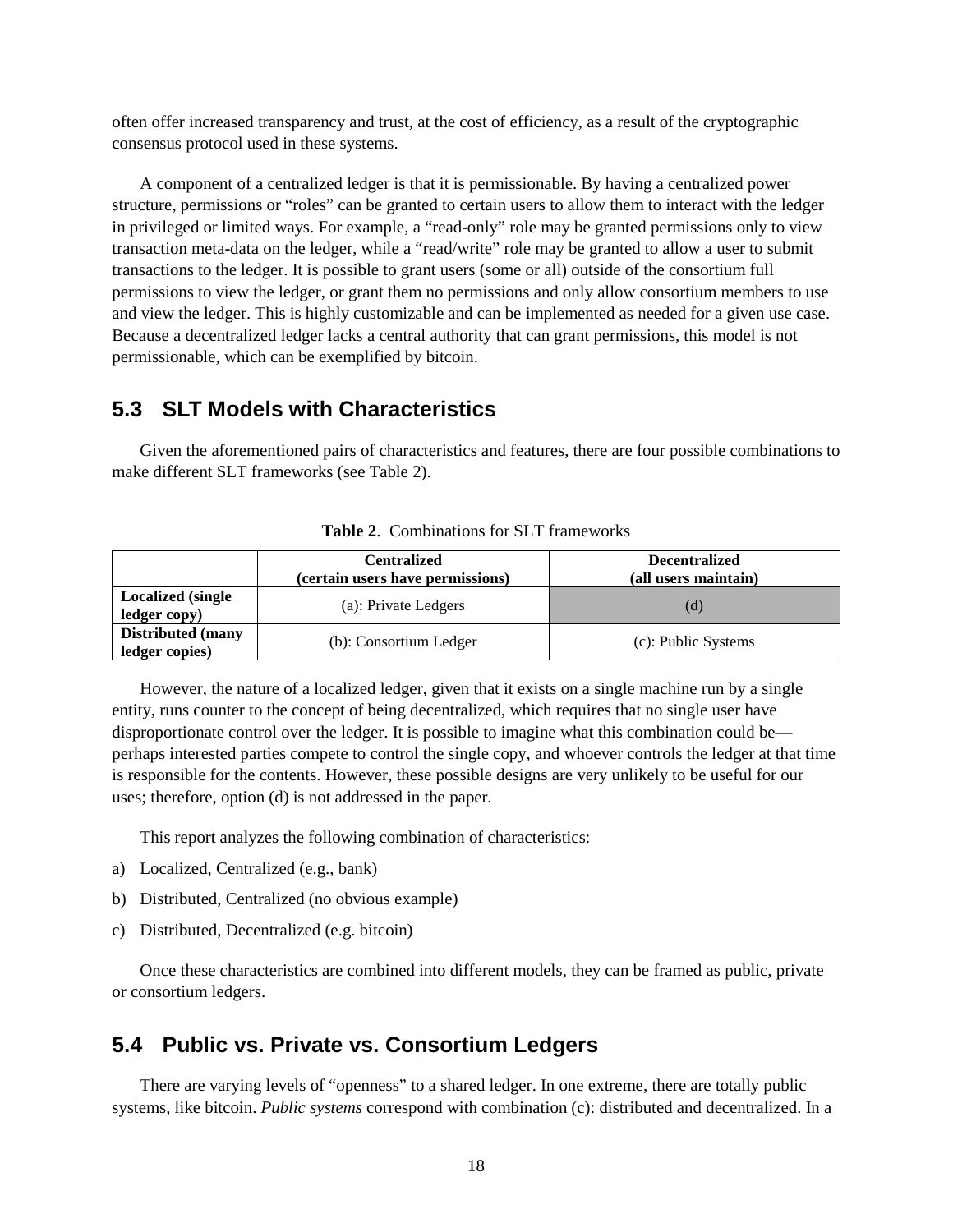Public System, any party can use the system and no one party is given special privileges for either submitting or validating transactions, viewing the ledger, or maintaining consistency of the ledger. All other combinations of characteristics fall under a group of ledgers with varying levels of privacy. According to Vitalik Buterin, co-founder of Ethereum, *private ledgers* are for single entities that maintain the ledger. An organization in charge of a private ledger may choose to apply permissions, limiting who is able to do things such as submit transactions or view the ledger, or run fully permissionless and allow the public to fully interact with the ledger. In this sense, a private ledger represents combination (a): localized and centralized. [43,](#page-21-1)[44](#page-21-2)

Under a *Consortium System*, a finite group of predetermined users maintains a ledger of their private interactions. Consortia rely on a trusted set of users to each maintain a copy of the ledger and execute distributed consensus protocol of the system. From the outset, the consortium will agree on the permissions of the ledger, including who can make transactions (and with whom), who can read the ledger, etc. As such, a consortium approach is distributed, centralized, and with the option to be permissioned. As such, combination (b): distributed and centralized. A consortium approach becomes less centralized as the size of the consortium grows.

Buterin suggests that, while a private ledger more or less represents a traditional, centralized ledger system, a consortium approach begins to offer the benefits of increased trust and transparency that are typically associated with a less centralized and distributed approach, without completely opening the door as with a public model. Thus, this distinction between private ledgers and consortium ledgers becomes important when exploring potential applications and benefits to safeguards, because the IAEA follows the more traditional private approach in their interactions. A shift from standard database or private ledger approaches to less centralized, consortium ledgers could lead to greater trust and transparency in the system while removing single points of failure but without undermining privacy protections or data security.

The next section describes each combination of SLT characteristics and features within the safeguards context. The goal is to explore how such models might work if implemented as part of the safeguards system. It is important to note that any "decentralizing" from a central authority is only in regard to maintaining the ledger of the data (encrypted or not) and transactions. There is still the need for a trusted authority to review the data, perform inspections to confirm reports, and perform regulatory action. *There is no intent to pass judgment about the viability or desirability of any model* rather to provide an initial understanding if an SLT could achieve any of the earlier mentioned strategic goals.

## <span id="page-21-0"></span>**6.0 An Analytical Framework for Assessing Blockchain Applications to Safeguards**

[Table 3](#page-22-1) lists the five services offered by shared ledger technology and three different SLT models.

1. Centralized, localized – referred to as a Private System

<span id="page-21-1"></span> <sup>43</sup> https://blog.ethereum.org/2015/08/07/on-public-and-private-blockchains/

<span id="page-21-2"></span><sup>44</sup> Model (B) may be hard to conceptualize—simultaneously being private and permissionless. An example of this might be something like Wikipedia or the comment section on an online article. Even though a single entity is maintaining and running the servers for the website, any one person is able to write an update and view the updates performed by others.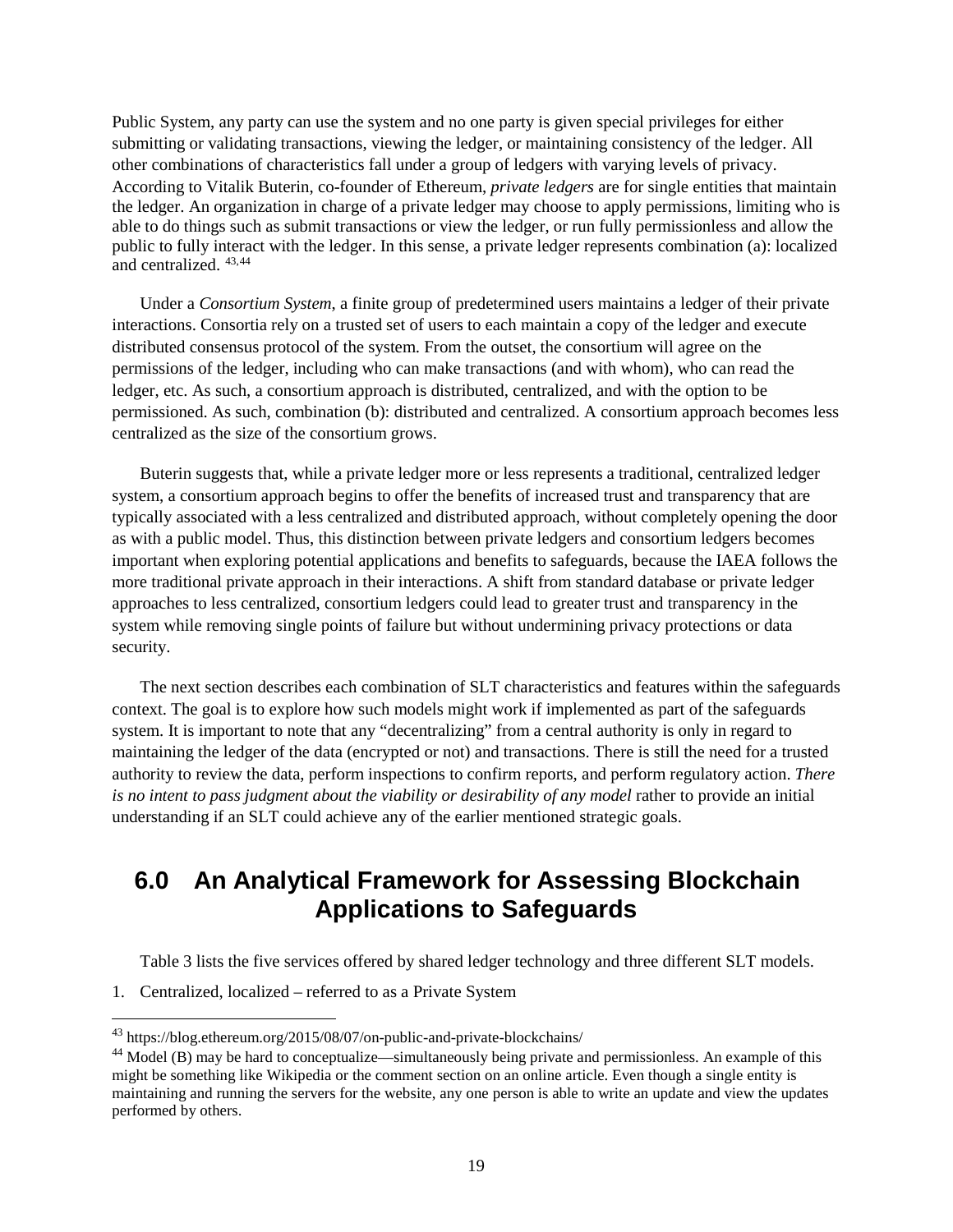- 2. Centralized, distributed referred to as a Consortium System
- 3. Decentralized, distributed, permissionless referred to as a Public System.

The table depicts how each SLT model would achieve the five services. Three of the services, namely validity, uniqueness, and authentication, are available today using existing IT solutions, such as electronic databases, digital reporting software, digital signatures, and digital certificates. The three services could be built into any software program and provide sufficiently secure authentication of users; there is no SLT model that serves as a unique provider of these three services.

<span id="page-22-1"></span>

|         | Model Type     |                                                                                                                                                          |                                |                                                        |  |  |
|---------|----------------|----------------------------------------------------------------------------------------------------------------------------------------------------------|--------------------------------|--------------------------------------------------------|--|--|
|         |                | Centralized,                                                                                                                                             | Centralized,                   | Decentralized.                                         |  |  |
|         |                | Localized                                                                                                                                                | <b>Distributed</b>             | <b>Distributed</b>                                     |  |  |
|         |                | (Private)                                                                                                                                                | (Consortium)                   | (Public)                                               |  |  |
|         | Consistency    | <b>Trusted Central</b><br>Authority                                                                                                                      | <b>Member State Consortium</b> | <b>Open Style Consensus</b><br>(e.g., bitcoin Proof of |  |  |
|         | Immutability   | (e.g., IABA)                                                                                                                                             | <b>Consensus</b>               | Work)                                                  |  |  |
| Service | Validity       | Implementation-specific, rule-based software protocol that checks for complete<br>transactions                                                           |                                |                                                        |  |  |
|         | Uniqueness     | Implementation-specific, rule-based software protocol that checks that a proposed<br>transactions does not conflict with the current state of the ledger |                                |                                                        |  |  |
|         | Authentication | Implementation-specific modern IT solution                                                                                                               |                                |                                                        |  |  |

**Table 3**. Comparison of How SLT Models Fulfill SLT Services

The primary difference between the models is how consistency and immutability are provided, and this is where the potential to change the level of trust and transparency in a system exists.

### <span id="page-22-0"></span>**6.1 Private System (Centralized, Localized)**

A *Private System* model strongly resembles the status quo. Under this type of model, a trusted authority (i.e., the IAEA) would be responsible for maintaining the single authoritative copy of a shared ledger that would record all States' transactions, much in the style of a traditional ledger. As such, any increased trust or transparency would likely be marginal and come from implementation decisions, such as granting certain permissions (e.g., the ability to view meta-data of other Member States' reports). More robust and modern software and IT solutions (e.g., improved digital reporting with spot-checking software and secure encryption) would ensure consistency and immutability of data while protecting safeguards confidential information. In a private system, consistency and immutability are assured through the faithful actions of a trusted authority.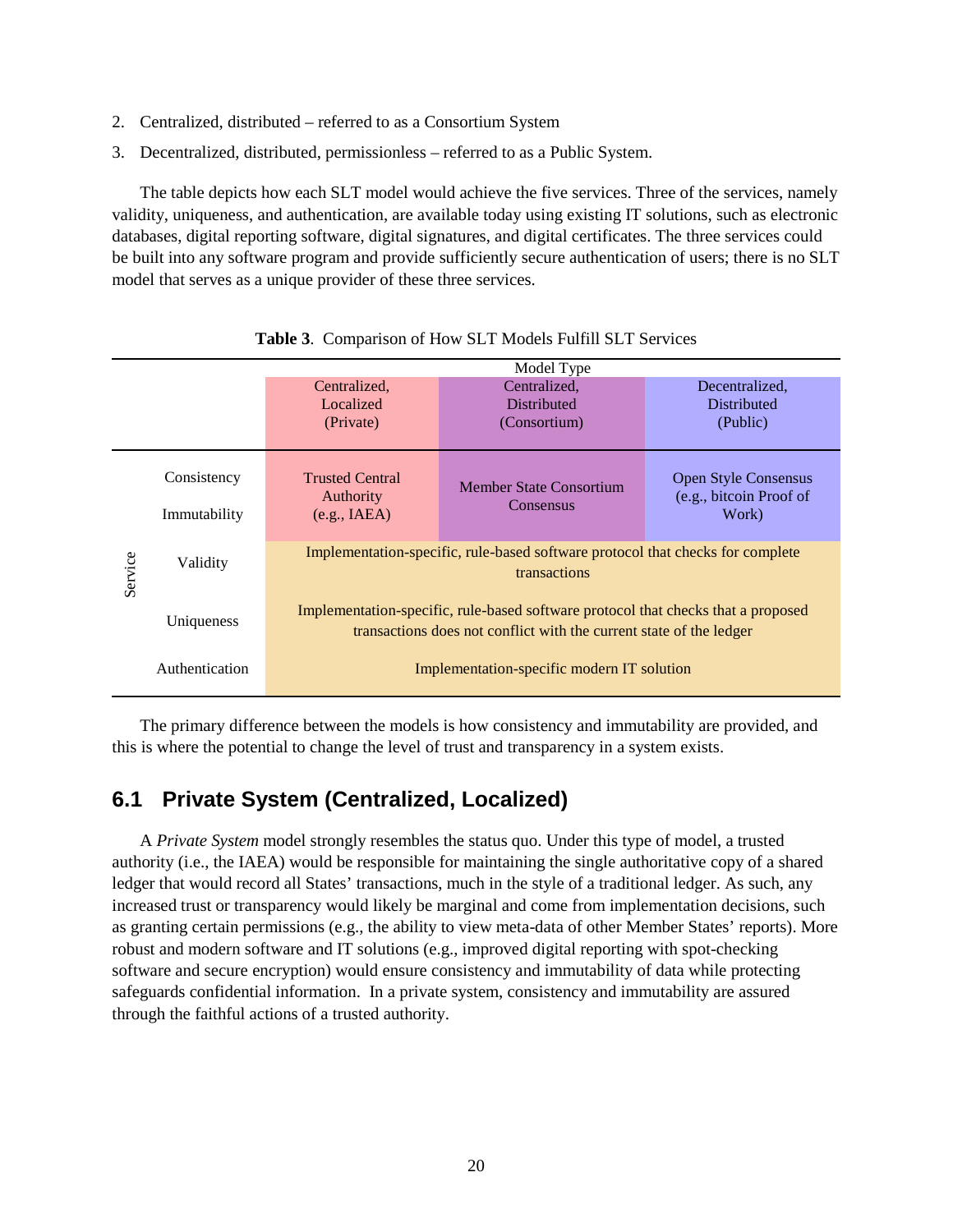#### <span id="page-23-0"></span>**6.2 Consortium System (Centralized, Distributed)**

A *Consortium System* represents a significant departure from the traditional IAEA reporting scheme. Under a Consortium System, copies of the ledger would be distributed across separate entities involved in safeguards-related activities, such as Member States, nuclear facilities, state regulatory authorities, locations outside facilities etc. The IAEA can be in the consortium or not. It would require further analysis to be determine if this makes a significant difference in terms of enhancing trust and transparency in the safeguards system.

When an entity reports something like an inventory change report, which would traditionally be sent to the IAEA, it would instead broadcast that information to the ledger consortium. If the consortium deems the submission to be valid, unique, and authenticated, the transaction would be added to the ledger. Due to its distributed nature, this ledger would be visible to all members of the consortium (i.e., Member States and the IAEA) at all times. However, a distributed ledger does not necessarily mean that data will be exposed to all entities. The submitting party could encrypt any sensitive data such that it is only consumed by specific entities, such as the IAEA, by use of public/private key encryption. Meaning, it is possible to share metadata that entities deem suitable for sharing, allowing a broader community of members to see certain information while a smaller portion of that community, which might consist of only one entity, has permission to see more sensitive information. It is important to assert here that Member States may perceive greater risk in exposing sensitive data via distributed ledgers, despite use of modern cryptography. However, Member States already rely on these same encryption techniques to send sensitive information via email to the IAEA. Distributed ledgers rely on the same underlying principle that the cost to decrypt any piece of data is greater than the value of the information being shared.<sup>[45](#page-23-2)</sup> Ultimately, Member States will need to assess whether they are willing to accept a small amount of increased risk to generate greater overall transparency in the system.

In a consortium system, appropriate consensus mechanisms, rather than the faithful actions of a trusted authority, would ensure immutability and consistency. There are a variety of consensus mechanisms that could be considered, but their consideration remains outside the scope of this project. Through involvement in the multi-party consensus process, Member States will become more involved, promoting increased confidence in the system.

#### <span id="page-23-1"></span>**6.3 Public System (Decentralized, Distributed)**

A *Public System* is more difficult to imagine and fraught with political and technical challenges. An envisioned Public System would totally shift the responsibility for collecting and managing State reporting from the IAEA to citizens or organizations. This system would be a truly open system, in the

<span id="page-23-2"></span><sup>&</sup>lt;sup>45</sup> Bruce Schneier offers a useful explanation about the effectiveness of cryptography provides Different algorithms offer different degrees of security; it depends on how hard they are to break. If the cost required to break an algorithm is greater than the value of the encrypted data, then you're probably safe. If the time required to break an algorithm is longer than the time the encrypted data must remain secret, then you're probably safe. If the amount of data encrypted with a single key is less than the amount of data necessary to break the algorithm, then you're probably safe. I say "probably" because there is always a chance of new breakthroughs in cryptanalysis. On the other hand, the value of most data decreases over time. It is important that the value of the data always remain less than the cost to break the security protecting it." Schneier, Bruce. Applied Cryptography: Protocols, Algorithms, and Source Code in C. "Security of Algorithms". John Wiley & Sons. 1996.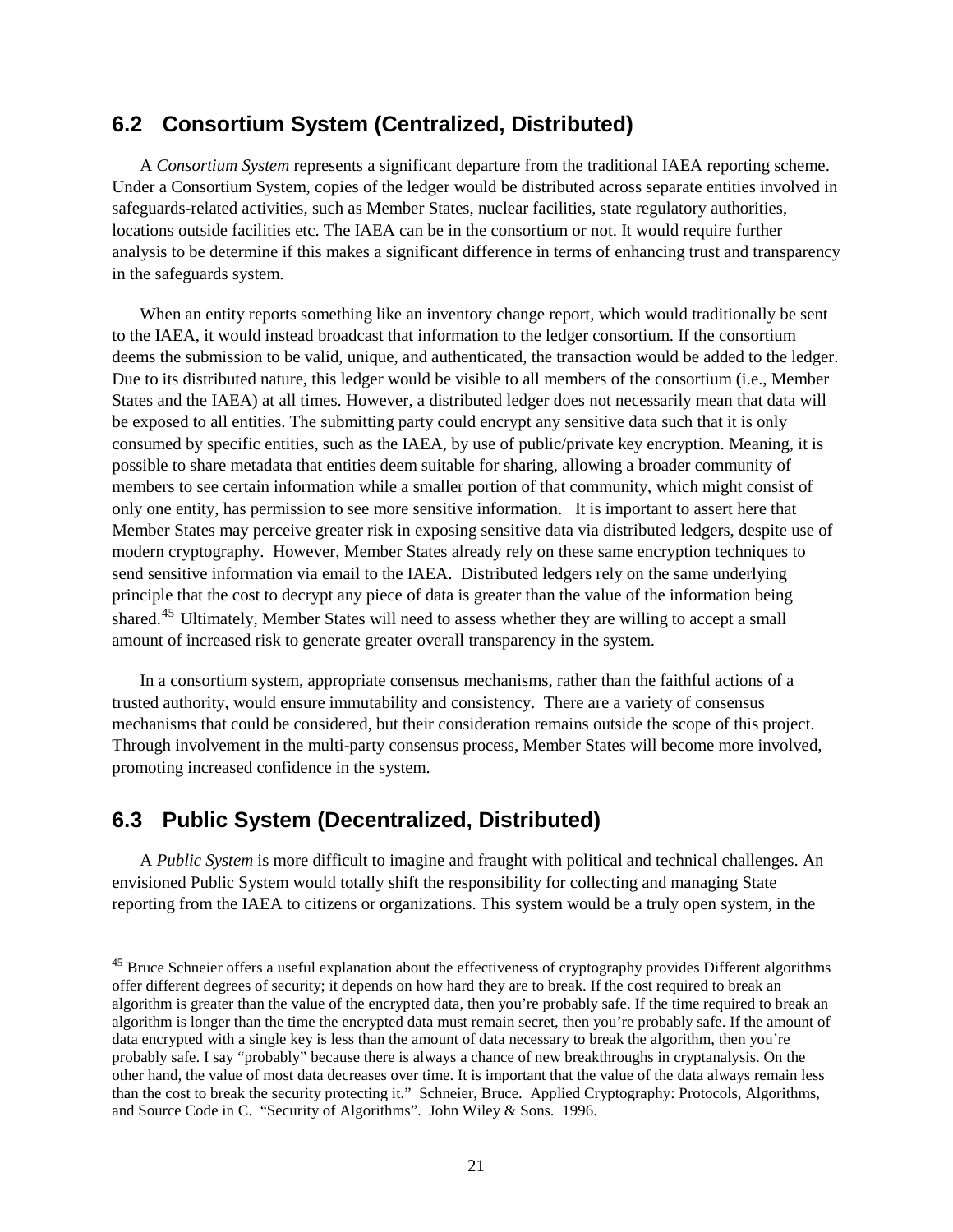style of bitcoin. This means that any interested party (public, industry, government, etc.) could submit transactions to the ledger, maintain a full copy of the ledger, and participate in the consensus mechanisms. It is worth noting that consensus mechanisms used in a public system may differ from those implemented in a consortium system. With correct incentives to get a large enough group of validators,  $46$  it is possible that a Public System would be able to secure sensitive data (encrypted or not) and provide both a consistent and immutable ledger. This system might enable the IAEA to shift more resources to its onsite inspections, offering a significant benefit to the IAEA. However, opening the system to the public introduces both known and not yet discovered vulnerabilities that would have to be evaluated. In short, this type of system is a dramatic departure from current practices. If the IAEA and its Member States were to pursue this approach, much more research would be needed to understand its execution and potential impact on the IAEA's legal authorities.

[Table 4](#page-24-1) summarizes analysis about each SLT model against the goals described in Section [3.0.](#page-14-0) The rating is to help determine the potential value of each model and if there are any models worth ruling out or investigating further. To fill out this table, the team asked one question of each SLT model in relation to the respective functional requirement: "What is the likelihood that this model could contribute to the IAEA functional requirement?" The cell color denotes the team's assumption of that particular combination, where green means "likely" and red means "unlikely". A yellow cell indicates whether it is "not likely, but not unlikely" or "unclear" that the model will address the safeguards outcome. For a detailed description of the coloring, see [Appendix A.](#page-35-0)

|                                | Model Name                                 | Private    | Consortium   | Public        |
|--------------------------------|--------------------------------------------|------------|--------------|---------------|
|                                | Characteristics & Features                 | Localized, | Distributed. | Distributed,  |
|                                |                                            |            | Centralized  | Decentralized |
|                                | Improve and Contribute to Timely Detection |            |              |               |
| <b>IAEA</b> Strategic<br>Goals |                                            |            |              |               |
|                                | Build Confidence & Trust in Member States  |            |              |               |
|                                |                                            |            |              |               |
|                                | Build Confidence $&$ Trust in the IAEA     |            |              |               |
|                                |                                            |            |              |               |

<span id="page-24-1"></span>

|  | Table 4. Assessment of Blockchain Models against IAEA Objectives and Function Requirements |  |  |  |
|--|--------------------------------------------------------------------------------------------|--|--|--|
|--|--------------------------------------------------------------------------------------------|--|--|--|

This table is based on the current state of the SLT ecosystem and literature, which is immature and rapidly evolving. As such, the table is certainly speculative, but it suggests there are areas that merit further exploration by the IAEA to determine which models might offer the most significant benefits to IAEA operations or practices. In Section [7.0,](#page-24-0) we will explore use cases well suited for shared ledgers, and imagine what possible SLT implementations might entail.

## **7.0 Approach for Considering SLT Models**

<span id="page-24-0"></span>The previous sections defined key terms and clarified why SLT is particularly useful for promoting transparency and trust in various systems. This section describes an approach for determining how the different SLT models could be assigned to a specific safeguards problem.

<span id="page-24-2"></span><sup>&</sup>lt;sup>46</sup> In the case of bitcoin, these are miners.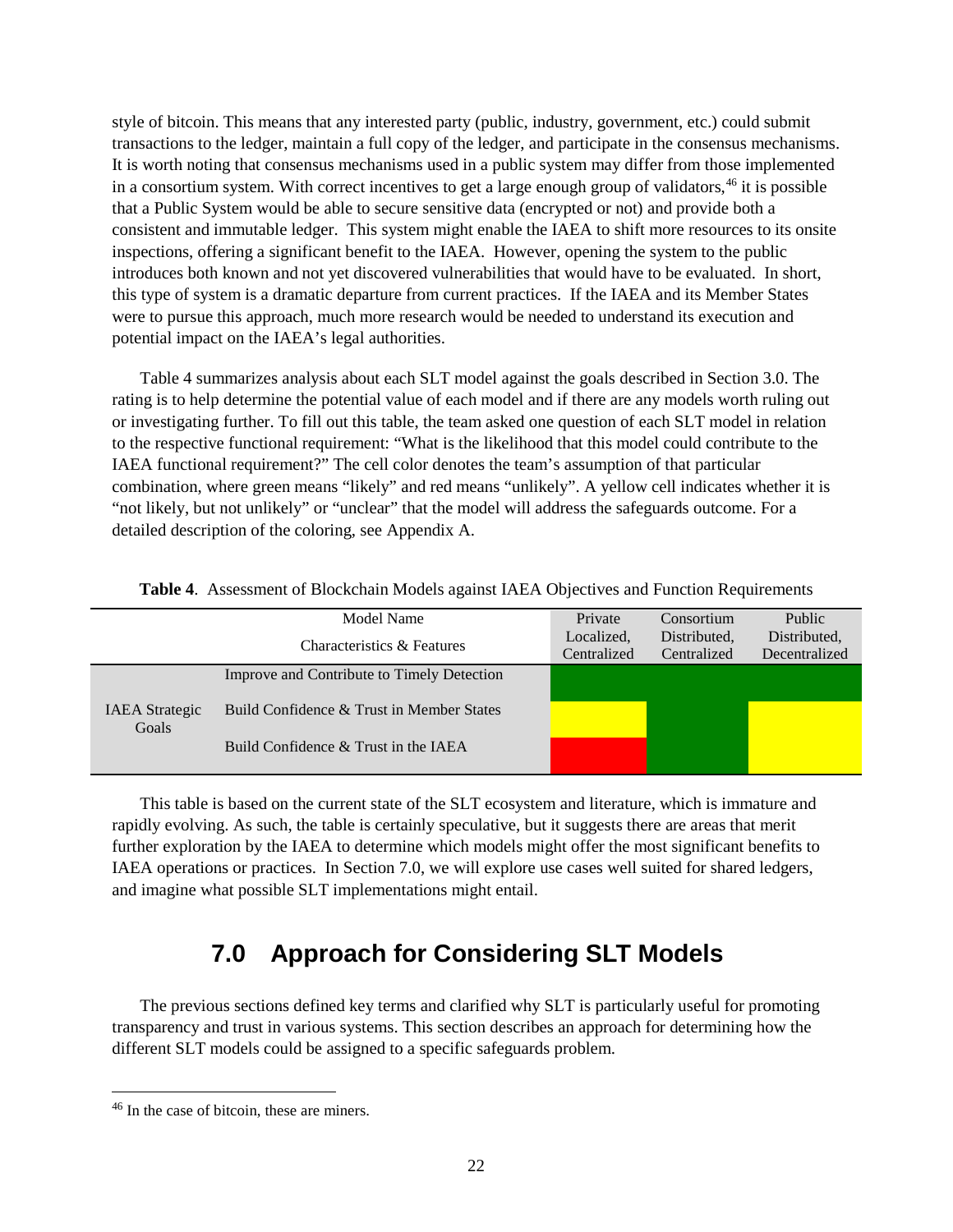As stated earlier, an SLT must provide five services: authentication, validity, uniqueness, immutability, and consistency. For a given safeguards problem, we first outline how the SLT must accomplish the three services we determined to be model agnostic: authentication, validity, and uniqueness. These services can be addressed through a combination of rulemaking and engineering. First, rules must be made for what it means for a submission or transaction to be authenticated, valid, and unique. Then, an engineering solution must be designed that will be able to check and ensure these to be true. These decisions will be driven by the nature of the use case and specified functional requirements.

This leaves the consistency and immutability services remaining. How these services are provided will vary depending on which model is chosen. To identify which model might be most effective in addressing a given problem, one must navigate one of two decision trees. Decision Tree A [\(Figure 1\)](#page-25-1) offers a choice between a localized ledger (private), and a more transparent, distributed (non-private) ledgers. This tree would be chosen if the primary characteristic of the tree was related to trust and transparency. Decision Tree B [\(Figure 2\)](#page-25-2) offers a choice between a decentralized (public) ledger, v. more centralized, permissionable (non-public) ledgers. Decision Tree B should be used if the driving factor for model selection is related to controllability (permissionability) of the ledger.



<span id="page-25-2"></span>**Figure 1.** Decision Tree A **Figure 2.** Decision Tree B

<span id="page-25-1"></span>After navigating the two decision trees, further branches of the tree can be traversed depending on the desired characteristics of the ledger. Each decision requires extensive analysis of the functional requirements and their associated costs and benefits. Once a model has been chosen, decisions can be made about how to implement immutability and consistency for that given model. While this choice is relatively trivial for a private ledger, how to provide these services in consortium and public systems is an evolving area and would require a thorough investigation of options.

<span id="page-25-0"></span>In the following section, we will demonstrate this process with use cases deemed relevant to SLT.

#### **8.0 Illustrative Safeguards Example**

This section will begin to explore the envisioned application of SLTs to specific safeguards use cases. This is purely an illustrative exercise. We are not asserting that certain use cases are well suited for certain ledger models. Rather, the objective of this section is to illustrate an essential point of this paper: Certain problems are suitable for ledger solutions, including the uses cases described here. The particular requirements or problems specified by a given use case will define the type of ledger that is ultimately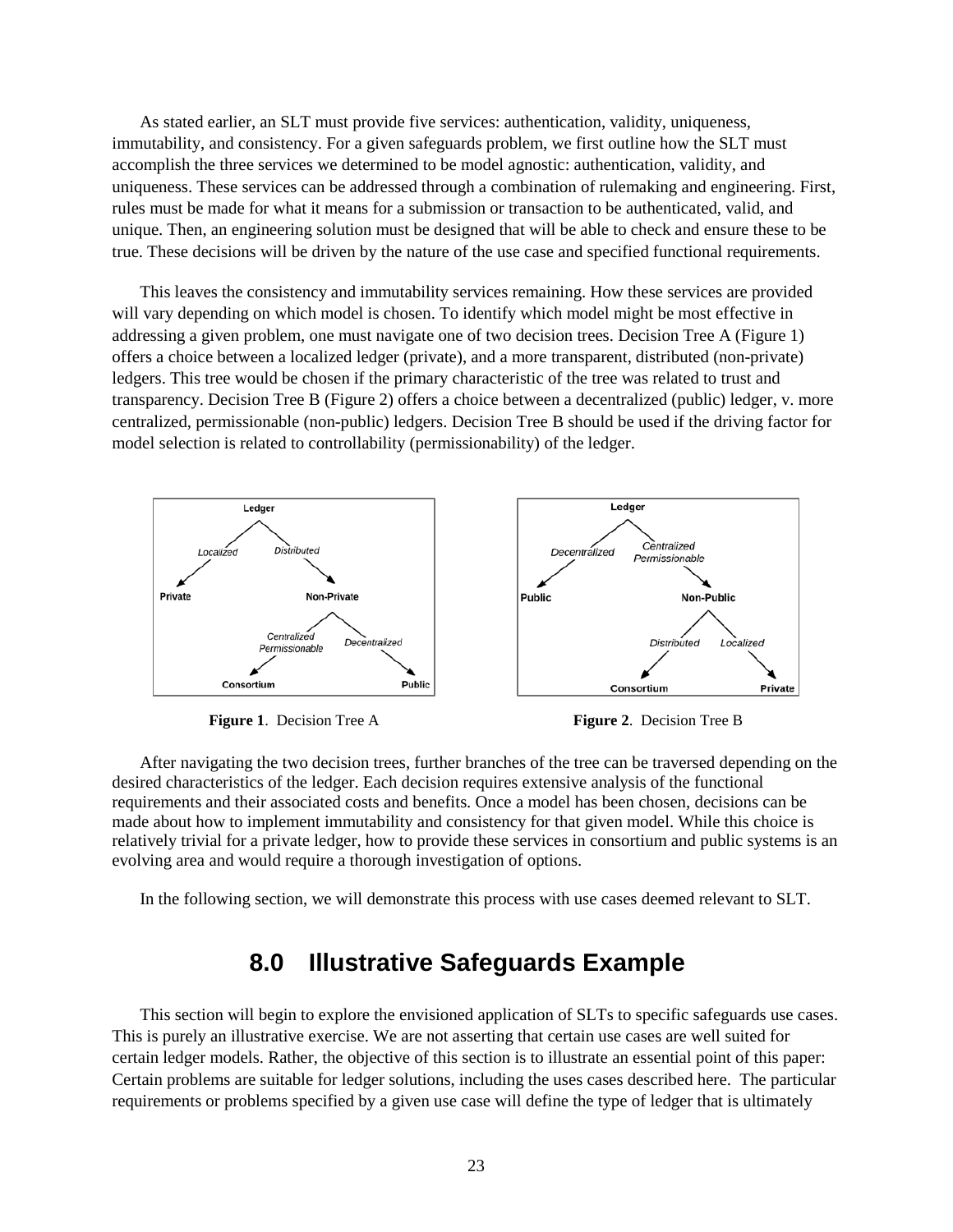selected. In the safeguards context, such requirements could include a desire for more trust, transparency, State cooperation, security, efficiency, effectiveness or lower implementation costs.

As part of their obligations under INFCIRC 153, States are required to submit a variety of reports to the IAEA, including inventory change reports  $(ICR)^{47}$  $(ICR)^{47}$  $(ICR)^{47}$ , material balance reports<sup>[48](#page-26-1)</sup>, physical inventory listings<sup>[49](#page-26-2)</sup>, and concise notes<sup>50</sup>. The IAEA currently receives approximately 900,000 of such reports annually.<sup>[51](#page-26-4)</sup> The IAEA expects all reports to be complete, correct, and submitted in accordance with required deadlines.<sup>[52](#page-26-5)</sup> The information contained in these reports is considered safeguards confidential, which means the IAEA cannot share the detailed contents. An SLT designed to facilitate the transmission of these reports to the IAEA must fulfill each of the five services, beginning with authentication, validity, and uniqueness.

- **Authentication:** An authentication requirement might be that both the submitter (i.e., a member state) and the receiver (i.e., the IAEA) of a report must digitally sign all submissions. Digital signatures can be performed with public/private key cryptography. There are many examples and implementations of this in both the SLT ecosystem, such as the public/private key scheme that Bitcoin employs, and in more conventional environments, such as Entrust.<sup>[53](#page-26-6)</sup>
- **Validity:** While not an exhaustive list of rules, a "valid" report might be required to provide all necessary values and report values that are within realistic ranges and are consistent with known information about a country. Further, a report may only be valid if the sender is a State Regulatory Authority (SRA) and the receiver is the IAEA. Through use of spot-checking software, an SLT could be designed to check all fields and immediately notify the sending State and the IAEA of any gaps or errors in a submittal, dramatically accelerating the reconciliation process.
- **Uniqueness:** For a report to be "unique," it might be required that two reports with the same identification number not be submitted or two reports from the same SRA cannot be submitted within the same time window. For certain reports that might track distinct objects at an item facility, uniqueness could mean that the same item is not said to be in two different places in different forms. Similar to validity, spot-checking software could be implemented into the SLT implementation that would check that these rules are being followed.

<span id="page-26-6"></span>

<span id="page-26-0"></span><sup>&</sup>lt;sup>47</sup> An Inventory Change Report is an accounting report provided by the State to the IAEA changes in the inventory of nuclear material for each Material Balance Area at a Facility. All definitions and additional information are drawn from the IAEA's Safeguards Glossary available at: [http://www-pub.iaea.org/MTCD/publications/PDF/nvs-3](http://www-pub.iaea.org/MTCD/publications/PDF/nvs-3-cd/PDF/NVS3_prn.pdf) [cd/PDF/NVS3\\_prn.pdf](http://www-pub.iaea.org/MTCD/publications/PDF/nvs-3-cd/PDF/NVS3_prn.pdf)

<span id="page-26-1"></span><sup>&</sup>lt;sup>48</sup> A Material Balance Report is an accounting report provided by the State to the IAEA showing the material balance based on a physical inventory of nuclear material actually present in the material balance area.

<span id="page-26-2"></span><sup>&</sup>lt;sup>49</sup> A Physical Inventory Listing is a report provided by the State to the IAEA in connection with a physical inventory taking by the operation listing all batches separately and specifying material identification and batch data for each batch.

<span id="page-26-3"></span><sup>&</sup>lt;sup>50</sup> Concise notes contain information supplied by the State to the IAEA and accompany inventory change reports for the purposes of explaining the inventory changes and describing the anticipated operational program, particularly the taking of a physical inventory.

<span id="page-26-4"></span><sup>&</sup>lt;sup>51</sup> Gilligan, Kimberly, Katy Snow, Michael Whitaker, John Oakberg "Best Reporting Practices for Transit Matching"

Proceedings of the 57<sup>th</sup> Annual Meeting of the Institute of Nuclear Materials Mangagement. 2016.

<span id="page-26-5"></span> $52$  For example, according to the model Comprehensive Safeguards Agreement. ICRs must be dispatched to the IAEA as soon as possible and in any event within 30 days after the end of the month in which the inventory changes occurred or were established (60 days in the case of a regional authority).<br>
<sup>53</sup> <https://www.entrust.com/>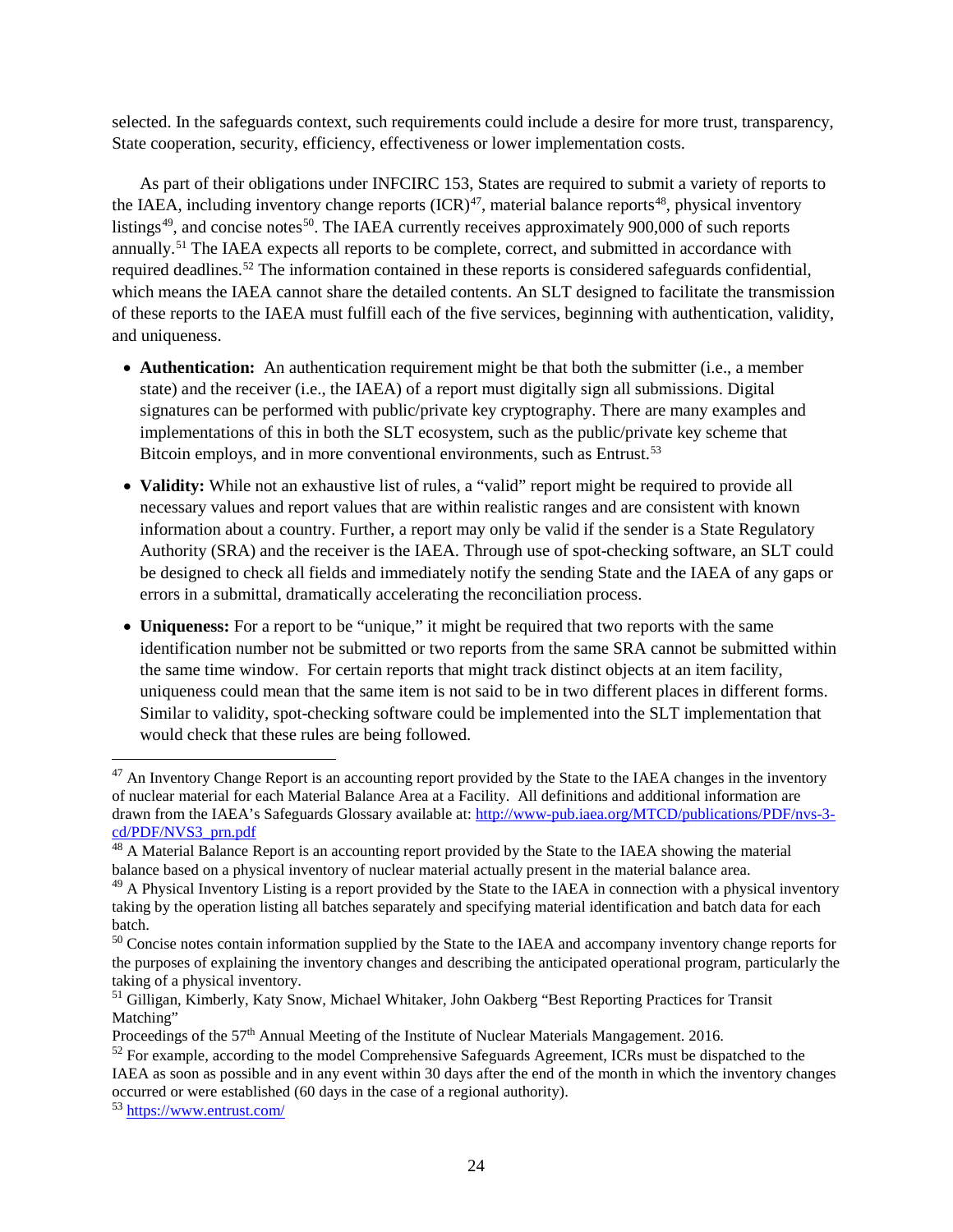It is at this point that it is no longer possible to make decisions based purely on the use case; rather, the IAEA's strategic objectives and the desired goals for SLT must be factored into the process:

- **Distribution:** Perhaps the IAEA seeks to increase trust and transparency in their reporting process and wants timestamped, encrypted reports to be visible to either Member States or the public. Such transparency may contribute to an increased sense of trust and involvement in the safeguards system. As mentioned earlier, another reason to move to a distributed model is to provide resilience to attacks or failures through redundancy.
- **Localization:** Perhaps a distributed ledger is deemed to be fraught with too much potential for manipulation, or states are not comfortable with sharing data, even in an encrypted form.
- **Decentralization:** Perhaps there is a time when neither the IAEA nor States can be fully trusted to maintain a ledger correctly. A decentralized model could be explored that provides incentives in the style of bitcoin for an accurate ledger to be maintained. It is also possible that there may be a desire for increased involvement of, or accountability to, the general public for certain applications, such as the IAEA's annual safeguards reporting or societal verification, and a public facing ledger that is fully transparent might be a good solution.
- **Centralization:** For many cases, the concept of decentralization may seem irresponsible to surrender the control of centralized authority. If a service is absolutely critical to treaty enforcement, then maintaining strict control over that is important. Additionally, any system that requires permissions must be centralized.

In this hypothetical case, given the above, assume that the system must first and foremost be centralized. It is important that the system be permissionable, so only certain entities (federal governments, SRAs, etc.) are able to see who is reporting. Additionally, perhaps a fully decentralized system is too much of a political leap for some Member States. This leads us to choose a non-Public System. At this point, we have the option of a private model, which is mainly the status quo, or a consortium model, which offers potential benefits in regards to trust and transparency. In this hypothetical case, we imagine that some States are beginning to feel as though the IAEA is not acting fairly toward them, and is being influenced by certain States. Perhaps they are concerned that some States may submit incomplete reports or do not submit information on time. In a different scenario, some may feel as though the IAEA's yearly reports about States' reporting performance is insufficient, and they want to be able to hold their fellow Member States accountable in real time. Both of these scenarios point to the preferred model being one that allows increased participation and transparency: the distributed model. As such, this results in the consortium model shown in [Figure 3.](#page-28-1)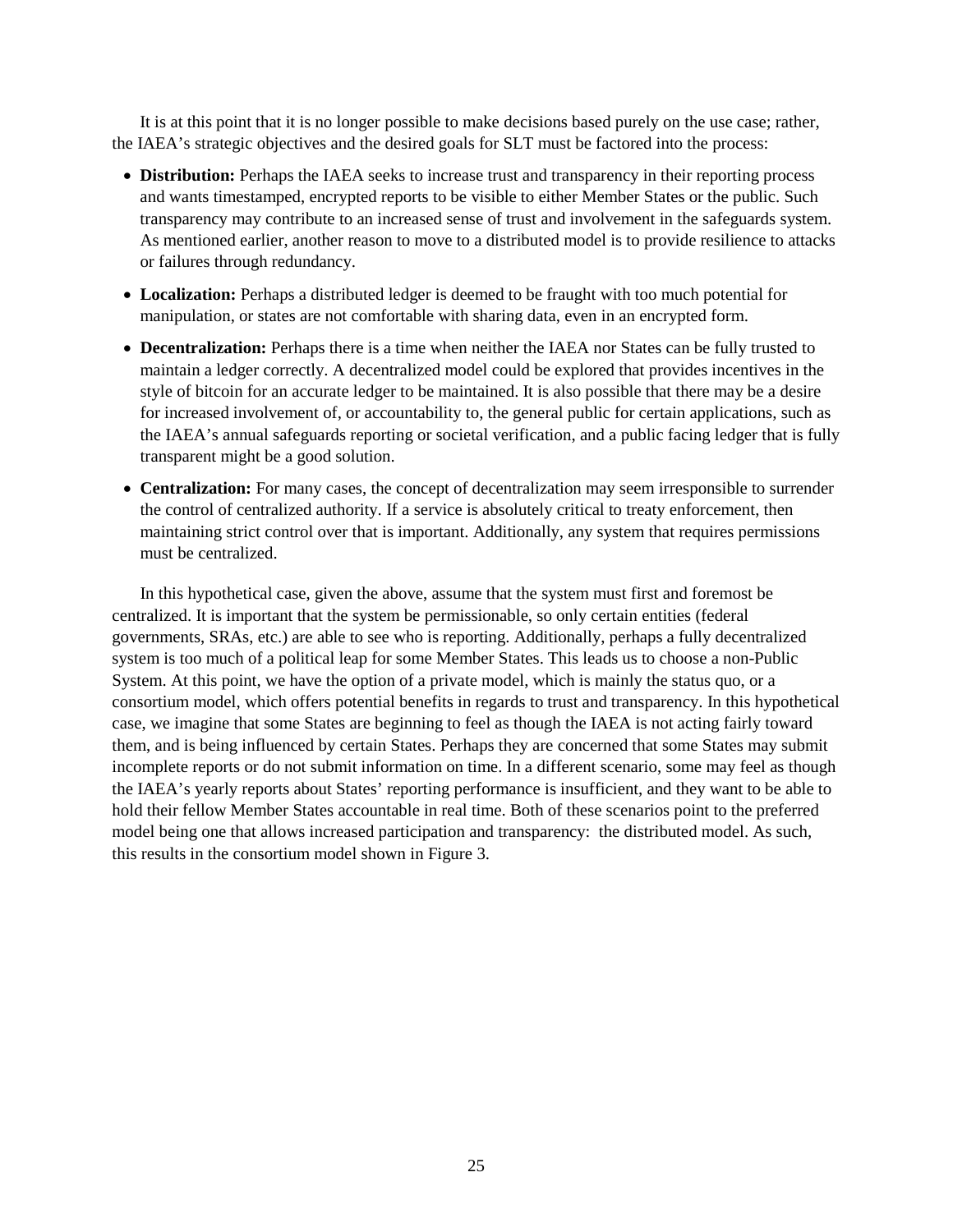

**Figure 3**. Consortium model

<span id="page-28-1"></span>There are many possible realizations of this model. As part of the consortium, each Member State will maintain a copy of the ledger. When a report is submitted, it would be encrypted and sent out to the network. After the software verifies the authentication and proves the report valid and unique, the Member States would add the signed timestamp and the encrypted data to their ledgers. This would provide credible assurances in real time to other Member States and the public that States are honoring their safeguards obligations to submit complete and timely reports. However, the IAEA would still need to provide assurances to the international community that the contents of the report are accurate through appropriate verification measures. No longer would states have to wait for an annual IAEA report that says whether or not other Member States are submitting on time. When the IAEA needs to review the reports, it would be able to access the data and use the necessary private decryption key to view the contents of the report. Other states, even though they had the encrypted reports, would not be able to view the actual contents unless they were able to somehow break the encryption. Given this model, we have to decide an approach to consistency and immutability.

- **Consistency:** For a distributed system an appropriate consensus mechanism must be chosen. There are many examples of possible approaches, with a prominent class of techniques know as Byzantine Fault-Tolerant algorithms.<sup>[54](#page-28-2)</sup> We will not suggest a specific algorithm for consistency because this is an area of active research and development, and there are many possible options.
- <span id="page-28-0"></span>• **Immutability:** Immutability is tightly coupled with consistency, so the approach would depend on the chosen consensus algorithm.

## **9.0 Other Potential Application Areas**

The above use case is only one example. It is not suggesting a consortium approach is the only viable or most interesting approach. To provide an exhaustive list of examples would be both arduous and speculative. This paper is merely recommending a process by which to assess models. Any number of private, consortium, or public systems could be explored for future use. It is just as possible at this point that the IAEA could create a custom private solution or take advantage of something like a public Ethereum platform but execute all of its affairs through private smart contracts. Ultimately, the ecosystem

<span id="page-28-2"></span> <sup>54</sup> <http://pmg.csail.mit.edu/papers/osdi99.pdf>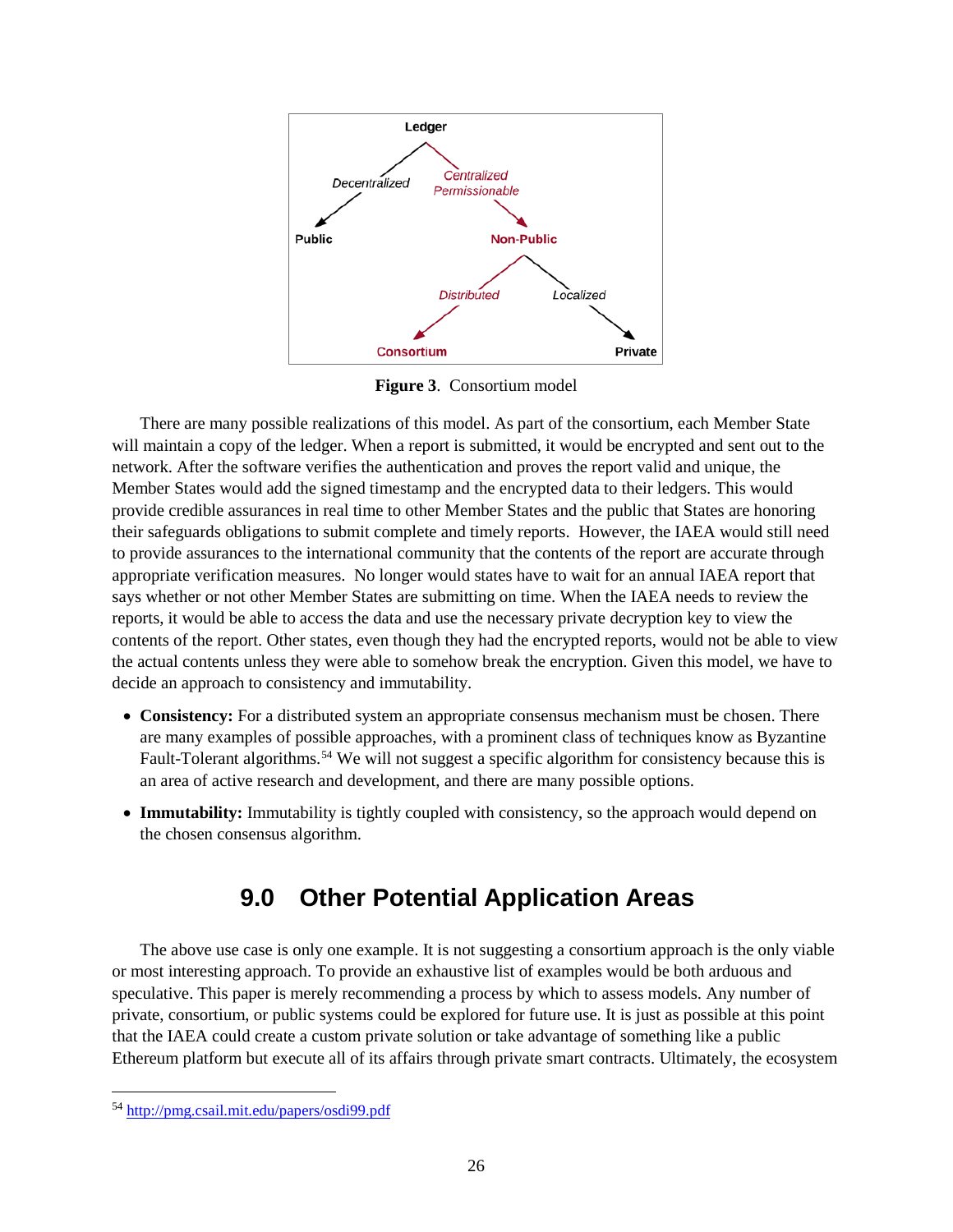is very young and anything could be possible in the future, although not a lot is necessarily well understood right now. Further research into the similarities and differences between IAEA's specific information management needs compared to other organizations also approach SLT is an intriguing area of future study. However, it is important to scope out other IAEA tasks that could take advantage of SLT. Below are a few possible areas PNNL safeguards experts identified.

#### <span id="page-29-0"></span>**9.1 Transit Matching Declarations**

ICRs indicating transfers of nuclear material between material balance areas are subject to transit matching. Transit matching is the process for relating or "matching" reports of domestic and international shipments and receipts. Currently, there are approximately 900,000 reports on nuclear material transfers that are submitted to the IAEA. There are different types of changes to inventories, but transit matching is implemented only for those reports that indicate material has been shipped from or received into a material balance area. Non-nuclear Weapons States are required to submit their ICRs within 30 days of the end of the month in which the transaction occurred (60 days for regional authorities). Nuclear Weapon States are required to submit reports as soon as possible. Upon receiving these declarations, the IAEA processes them into its safeguards information system. Approximately every 14 days, the staff initiates software algorithms to perform "machine matching". This means an algorithm determines which shipper and receiver records should be matched and connects the necessary matching information in the database. IAEA staff review and confirm the results of machine matching, and a manual process is started for those remaining records that are not matched by the software algorithms.

A number of issues arise as a result of this process. Even when States submit accurate and complete declarations within the required timeframe, the significant lag in processing time makes accurate reconciliation difficult. Moreover, the IAEA software can automatically match (i.e., machine match) about 95% of the domestic transfers and 25% of the foreign transfers. Analysts at the IAEA, who review the matches made by machine, match the remainder and make corrections by hand. As of 2014, approximately  $3,000-4000$  records remained unmatched each quarter.<sup>55</sup> To compound these challenges, the shipper or receiver may fail to report a transfer or may report the transfer differently, further hindering the reconciliation process.<sup>[56](#page-29-2)</sup> Despite the gaps in information, the IAEA must keep States informed of the transit matching status for all foreign and domestic transfers of nuclear material. Periodically, reports are sent to the States, advising them of any unmatched records and requesting additional information that may assist the IAEA in completing the transit matching process.

Transit matching experts have made several recommendations to tackle these challenges.<sup>[57](#page-29-3)</sup> In this context, SLT may help introduce certain efficiencies into the transit matching system, which would help achieve these recommendations. It is also possible that SLT could simultaneously improve overall transparency within this system, providing unknown benefits to safeguards. Additional testing is

<span id="page-29-1"></span> <sup>55</sup> Gilligan, K.V., Oakberg, J.A., Whitaker, J.M. "Transit Matching for International Safeguards." Presented at the *Symposium on International Safeguards.* 20-24 October 2014. Oak Ridge National Laboratory. Available at: <https://www.iaea.org/safeguards/symposium/2014/home/eproceedings/sg2014-slides/000193.pdf>

<span id="page-29-2"></span><sup>56</sup> Canadian Nuclear Safety Commission. "Transit Matching Best Practices." *Best Reporting Practices for Nuclear Material Accountancy Next Generation Safeguards Initiative.* Presented by Jennifer Sample. 23-24 February, 2016. Oak Ridge, TN. Available at: [http://www.nuclearsafety.gc.ca/eng/pdfs/Presentations/CNSC\\_Staff/2016/20160223-](http://www.nuclearsafety.gc.ca/eng/pdfs/Presentations/CNSC_Staff/2016/20160223-Jennifer-Sample-Transit-Matching-Best-Practices-eng.pdf)Jennifer-Sample-Transit-Matching-Best-Practices-eng.pdf

<span id="page-29-3"></span> $57$  Gilligan, K.V. et al. "Transit Matching for International Safeguards."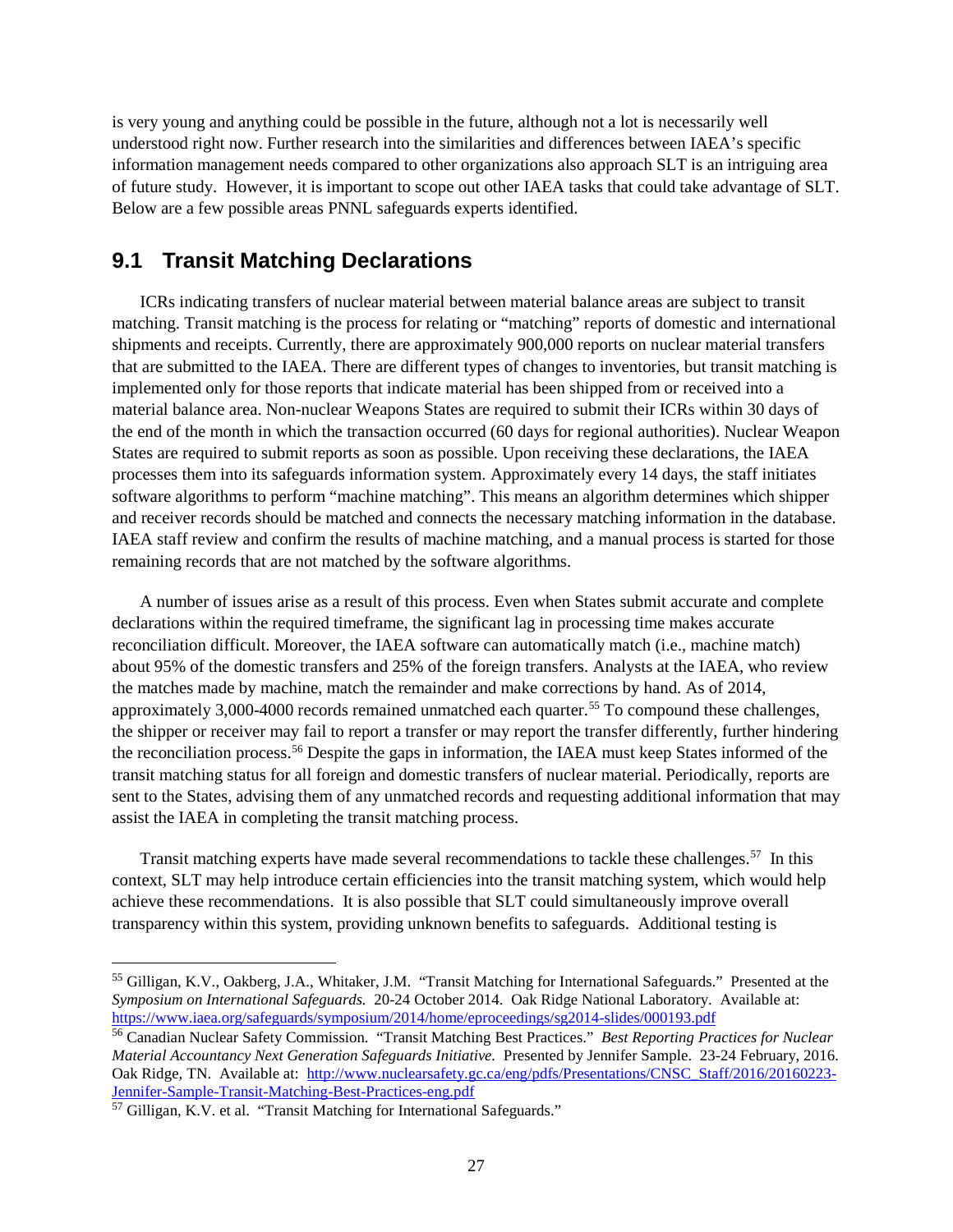necessary to identify any unforeseen benefits from increasing the level of transparency in the transit matching process.

- Ensure all related processes, procedures, and information systems are well documented.
- All states should voluntarily submit ICRs to the IAEA more frequently.
- States should review and respond to IAEA statements and communications in a timelier manner.
- The IAEA should adopt a consistent batch reporting structure
- States should add container IDs to the ICRs
- <span id="page-30-0"></span>• States should use the same batch name for shipments and receipts of the same material.

#### **9.2 Unattended and Surveillance Monitoring System**

An Unattended and Surveillance Monitoring System (UMS) is a system that automatically monitors the flow of nuclear materials 24 hours a day and 365 days a year without the need for human interaction. It is permanently installed in a nuclear facility by the IAEA. The UMS may use a variety of sensors such as radiation, pressure, temperature, flow, optical, vibration, and electromagnetic fields to collect qualitative or quantitative data. All external components are in tamper indicating enclosures to ensure integrity of the data. The UMS is computer based for data retrieval either on-site or remotely by an IAEA inspector. Not all States allow the remote electronic transmission of data across international borders, but many do. The type of information transmitted to the IAEA includes a) IAEA state of health data giving information about the status of the IAEA equipment only, b) safeguards data without images (such as seal information, and detector response), and c) safeguards images. All of these data are encrypted prior to transmission outside of the IAEA cabinet.

UMS data are not typically shared with the facility if it is an IAEA owned system. There are special cases where IAEA UMS data may be shared on a delay to the facility. There are other cases where Joint-Use systems are shared by both the IAEA and the operator. For the cases where the operator already receives IAEA data, as in the case of delayed receipt, or where a systems data is shared, these data are shared locally. One possible benefit for the use of SLT, might be if there is value in sharing meta data, such as the positive remote transmission of data from the facility to the IAEA. Since the risk of data tampering is relatively low, the next major concern with unattended monitoring systems involves a failure to transmit data, which is not always a State issue. Primary causes for data transmission failure include: freezing or failure of the modem, loss of connectivity with the service provider, failure of IAEA data transmission equipment, and general loss of mains power. In the case where a modem freezes, arrangements exist for the facility operator to reboot the modem.

Further research is necessary to determine whether or how SLT might enhance the security, effectiveness, efficiency, or transparency, if desired, of the UMS. In this case, the authors hypothesize that further research may reach the conclusion that there is no benefit to using SLT in this application.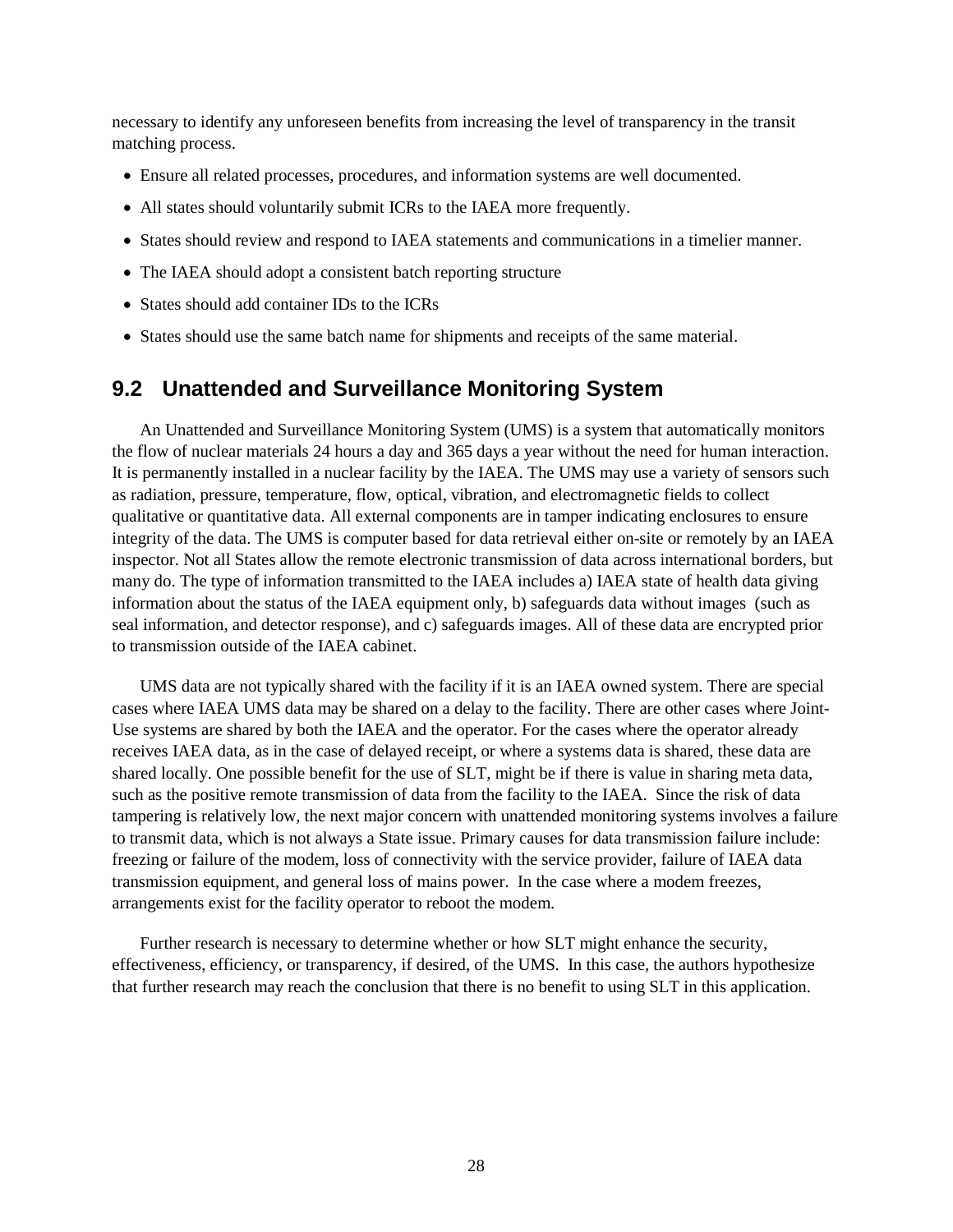#### <span id="page-31-0"></span>**9.3 IAEA Reporting to States: A living Safeguards Implementation Report**

Currently, the IAEA verifies State declarations through onsite inspections. Although the goal is to resolve reporting discrepancies during an inspection, the IAEA may continue to transmit requests for amplification or clarification to States to resolve a question. States continue to transmit responses to these questions until the issue is resolved. Throughout the year, the IAEA informs each State of the results of each inspection and the conclusions it has drawn. While the details of each report is safeguards confidential, meta data might be shared via a SLT to show that the IAEA is meeting its obligations to the States. Additionally, the IAEA prepares a confidential safeguards evaluation report about its inspection activities in each State, and integrates these findings into an annual Safeguards Implementation Report, which is issued to its Board of Governors. The IAEA then publishes a summary of the report on its website to highlight the main achievements, developments, and concerns from the previous year. [58](#page-31-2) As summaries, such statements contain few details about country-specific inspection activities or about the costs associated with such efforts. Discussions are ongoing about ways to improve the transparency and effectiveness of IAEA reporting to States via SLT solutions.

Thus far, the discussions remain theoretical. As part of this study, the authors documented high level data flows that includes the IAEA, State, Board of Governors, and the public. For example under the State we include: Reports (ICR, MBR), shipments and receipts of nuclear material, mailbox declarations, design information questionnaire, and provision of information under the Additional Protocol. For the IAEA, we include 90a & 90b statements, Comprehensive Safeguards Agreement notifications, Complementary Access notifications under the Additional Protocol, and Safeguards Implementation Report. We then looked at SLT as both the transmission mechanism and the transparency mechanism. For transmission we could see, for example, where the IAEA would give credit to a State for meeting reporting requirement deadlines as soon as their report was posted to the ledger. For the transparency mechanism we assure that sensitive data is encrypted and transparency data like dates and content titles would be open for viewing by those who can see the SLT but are not the involved party. This transparency opens the system so it could give confidence to all participants that the system is working and all parties are meeting their obligations. Or conversely, show those that are not meeting their obligations.

#### <span id="page-31-1"></span>**9.4 Nuclear Material Shipment Tracking**

Through contractual agreements, nuclear material is shipped both internationally and domestically under strict regulations that address safety, security, and safeguards issues as well as protect the financial value of the material. In accordance with the State's safeguards agreement, the IAEA has the right to verify shipments and receipts of nuclear material.<sup>[59](#page-31-3)</sup> Under today's shipping technology, the use of global positioning system (GPS) tracking on all forms of transport is routine. Yet, real time reporting of this

<span id="page-31-3"></span><sup>59</sup> IAEA - International Atomic Energy Agency. 1972. The Structure and Content of Agreements Between the Agency and States Required in Connection with the Treat on the Non-Proliferation of Nuclear Weapons. INFCIRC/153, International Atomic Energy Agency, Vienna, Austria. Para. 91-94. Available at

<span id="page-31-2"></span> <sup>58</sup> All Safeguards Statements from the years 2000-2014 can be found here:

https://www.iaea.org/Publications/Reports/.

https://www.iaea.org/publications/documents/infcircs/structure-and-content-agreements-between-agency-and-statesrequired.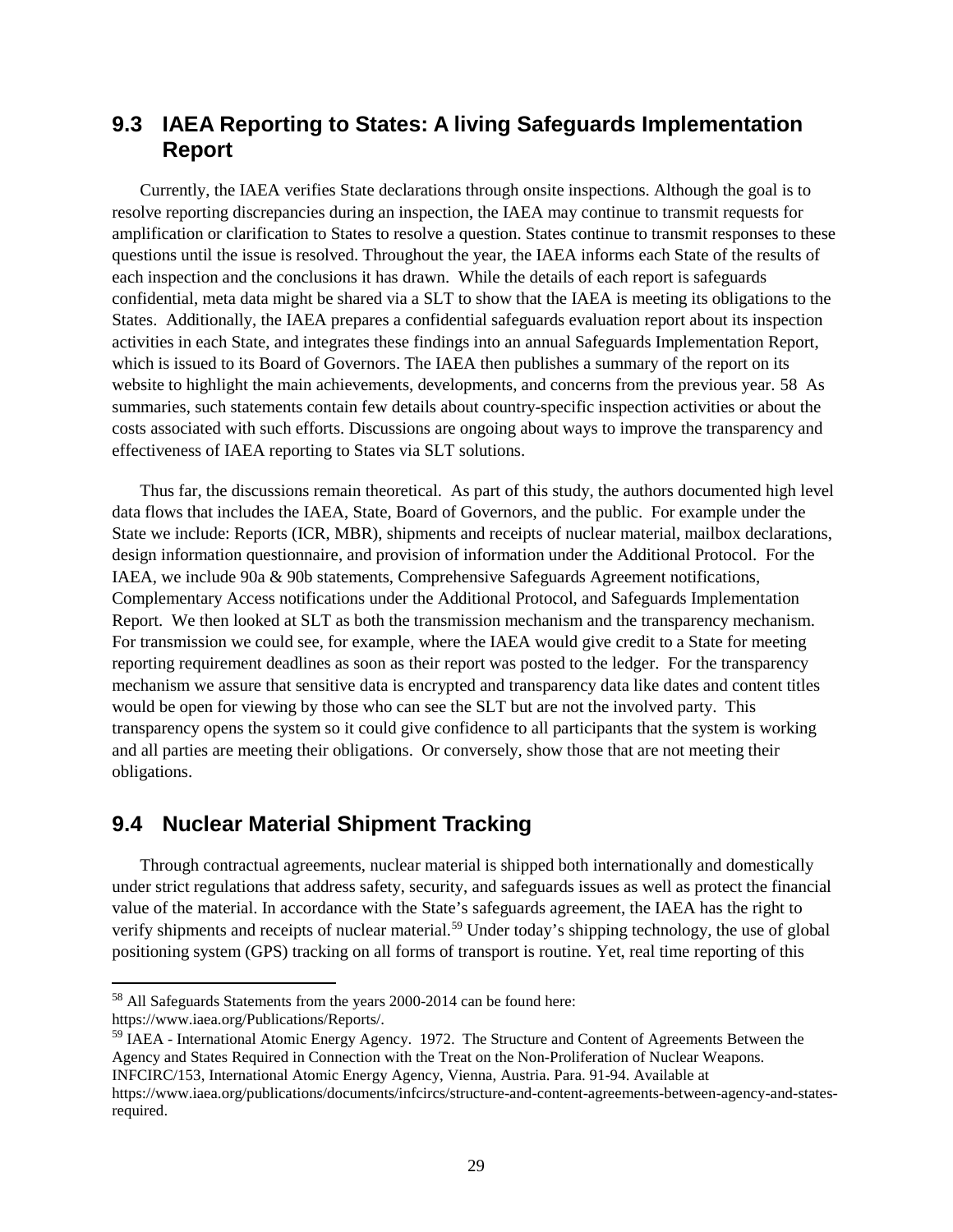tracking information is not a current requirement of international safeguards. Instead, the States involved in the shipment "shall make suitable arrangements to determine the point at which the transfer of responsibility [for the nuclear material] will take place."<sup>[60](#page-32-1)</sup> Subsequently, the exporting State must notify the IAEA of the probable date that the receiving State will assume responsibility for the material. If the material will not be placed under safeguards in the receiving state, the IAEA should be notified within three months of the time when the recipient State confirms receipt of the nuclear material. In addition, States are only required to report approximate dates of when the material actually leaves or arrives at a facility. In short, there is a lack of precision in the reporting requirements governing shipments of nuclear material. Such imprecision can prevent the IAEA from having full insight into the location and movement of nuclear material around the world and impact its ability to efficient carry out verification activities.

While adding reporting requirements would certainly give the IAEA greater insight into such shipments, it is not easy—and it is arguably unnecessary—to do so. Some version of a SLT solution might enable States to voluntarily report GPS data throughout the shipping process.<sup>[61](#page-32-2)</sup> However, due to obvious security concerns about sharing GPS information about nuclear material shipments, such data would be encrypted, enabling on certain users to view the raw data. Such voluntary reporting might then promote more effective and efficient verification activities, creating some incentive for the IAEA to encourage use of SLTs for this purpose. The only apparent incentive for States to use a SLT to share GPS information would be to demonstrate transparency and cooperation with the IAEA. Such transparency and cooperation would enable the IAEA to adjust inspection schedules to efficiently and effectively perform verification activities at facilities.

#### **10.0 Findings and Recommendations**

<span id="page-32-0"></span>Based on this exploration of the potential implications of bitcoin, blockchain, and SLT for the safeguards system, the team established two outcomes. First, we developed a nomenclature to describe SLT from which we created a set of conceptual SLT models. Given our set of SLT models, we have proposed an approach for model assessment within a given safeguards context. This nomenclature and associated analytical approach will help inform future investment decisions involving different SLT applications for safeguards purposes.

Second, we discovered that SLT offers a spectrum of benefits to the safeguards system. SLT can be used to promote efficient, effective and timely reporting through spot-checking software and generally improved digital reporting. But we note that SLTs are not unique in offering this solution. Modern databases and IT solutions may be just as, if not more, effective to advance these objectives. However, SLT solutions also increase the amount of shared meta-data and the ability to share that information quickly, enabling States to participate in the safeguards system in ways they haven't experienced before. As such, SLTs are unique in their ability to increase transparency in the safeguards system without sacrificing confidentiality of safeguards data. This increased transparency and involvement of Member States in certain safeguards transactions could lead to increased trust and cooperation among States. Greater reliance on SLT to support activities such as safeguards reporting or transit matching might allow

<span id="page-32-1"></span> <sup>60</sup> Nuclear weapon states

<span id="page-32-2"></span> $<sup>61</sup>$  It is unclear what combination of shared ledger features might be most effective in facilitating such reporting</sup> (e.g., localized, centralized, permissioned).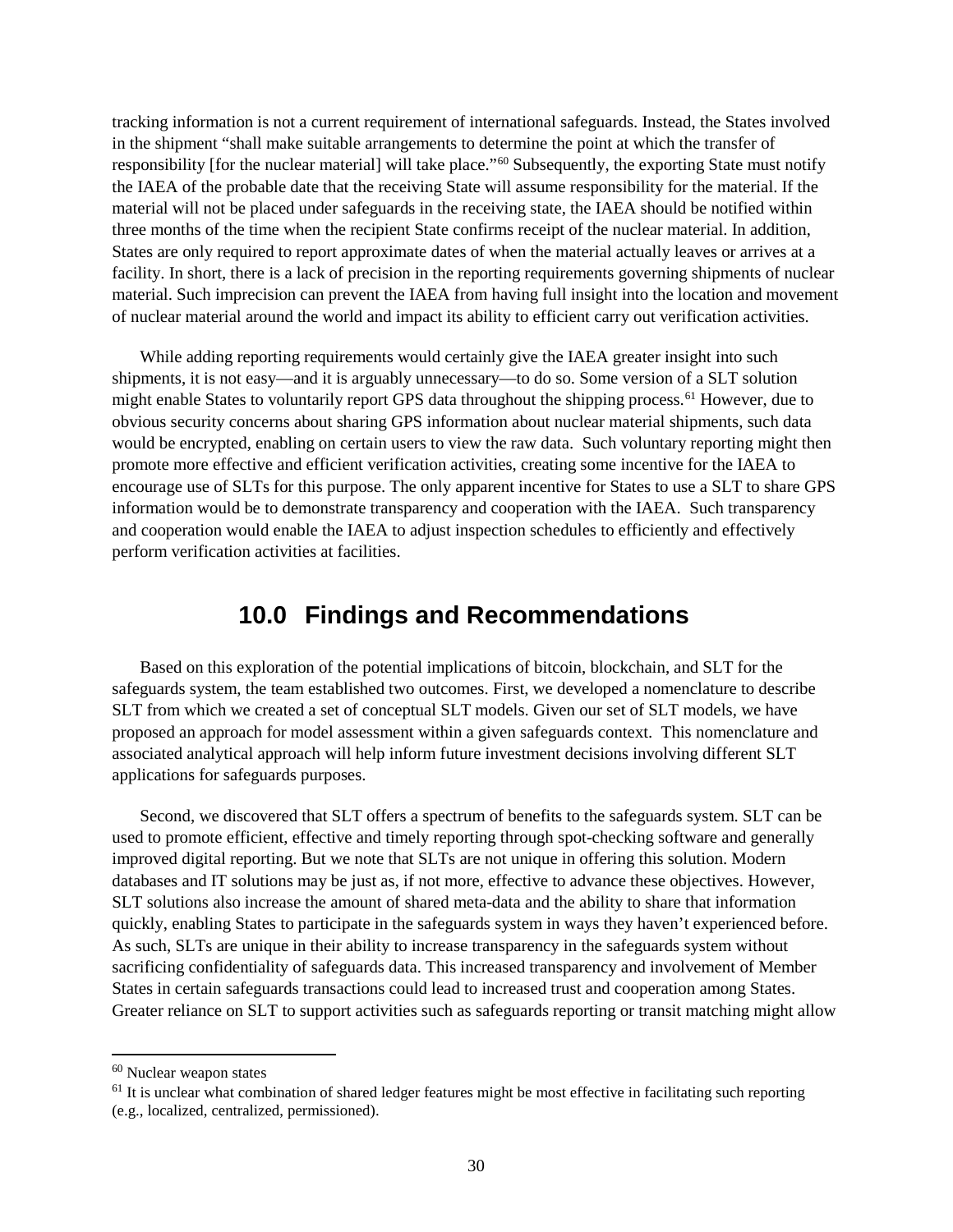the IAEA to redirect resources away from information management and more toward safeguards inspections. The combination of more effective, efficient, and secure data transmission processes, coupled with greater levels of transparency and trust in the safeguards system, might also encourage States to voluntarily, or indirectly, report more safeguards information, which could lead to the timely detection of nuclear material diversion. For example, many nuclear fuel cycle supplier activities are linked among many States, so one could envision where more information from one State might reveal an issue with, or resolve a question in, another State.

Based on the current analysis, we can only speculate about what might be possible. Further testing of different SLT environments that are specifically addressing safeguards problems is needed to validate these projections about how we think the technology will grow. A variety of actions can be taken to explore the collective benefits and contributions to effectiveness, efficiency, security, transparency, and trust which type of ledgers offer the most benefit or the most compelling set of benefits to safeguards:

- Identify opportunities for industry engagement. SLT is a rapidly developing area, garnering the attention of both entrepreneurs and large corporations. As the technology develops, more commercially available platforms will become available that the IAEA could potentially adopt. Similar to the types of engagements NNSA is pursing with the small modular reactor industry, NNSA could establish working groups or bilateral collaborations with companies that are specifically exploring alternative applications for SLT. These collaborations will help NNSA monitor advancements that could help validate or refute the concepts explored in this study.
- NNSA's Office of International Nuclear Safeguards could team with the Office of Research and Development to fund S&T research related to SLT (e.g., consortium consensus mechanisms, homomorphic encryption, etc.). Such research might involve design and development of a pilot SLT that is specifically designed around a set of safeguards requirements selected by NNSA and IAEA.
- Socialize the concept of SLT with the IAEA and selected Member States and document the feasibility and desirability of implementing SLT for safeguards purposes.

At the end of the day, the authors do not assert that SLT will solve a specific safeguards problem in a dramatic fashion. What we do see is a novel approach to strengthen the nonproliferation regime by increasing the level of trust and transparency across IAEA/State reporting commitments while maintaining data security and improving efficiencies. More research is necessary to determine how SLT solutions might be designed to solve selected safeguards problems and how much benefit might be derived in doing so. Specific investigations could explore stakeholder acceptability, establish functional requirements for a safeguards specific SLT, and evaluate the extent to which SLT designs might contribute to increasing the level of trust in the safeguards system.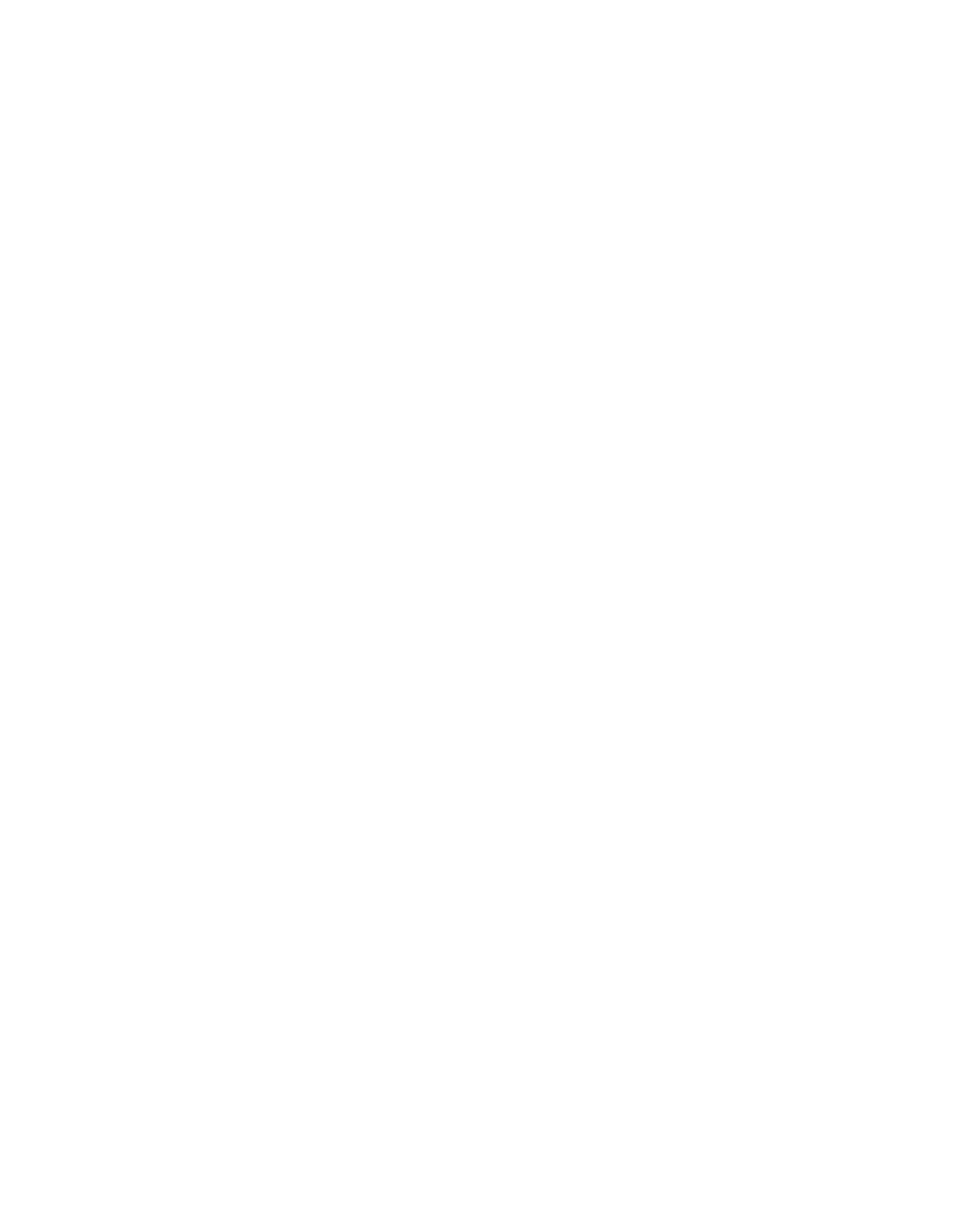**Appendix A**

<span id="page-35-0"></span>**Elaboration on [Table 4](#page-24-1)**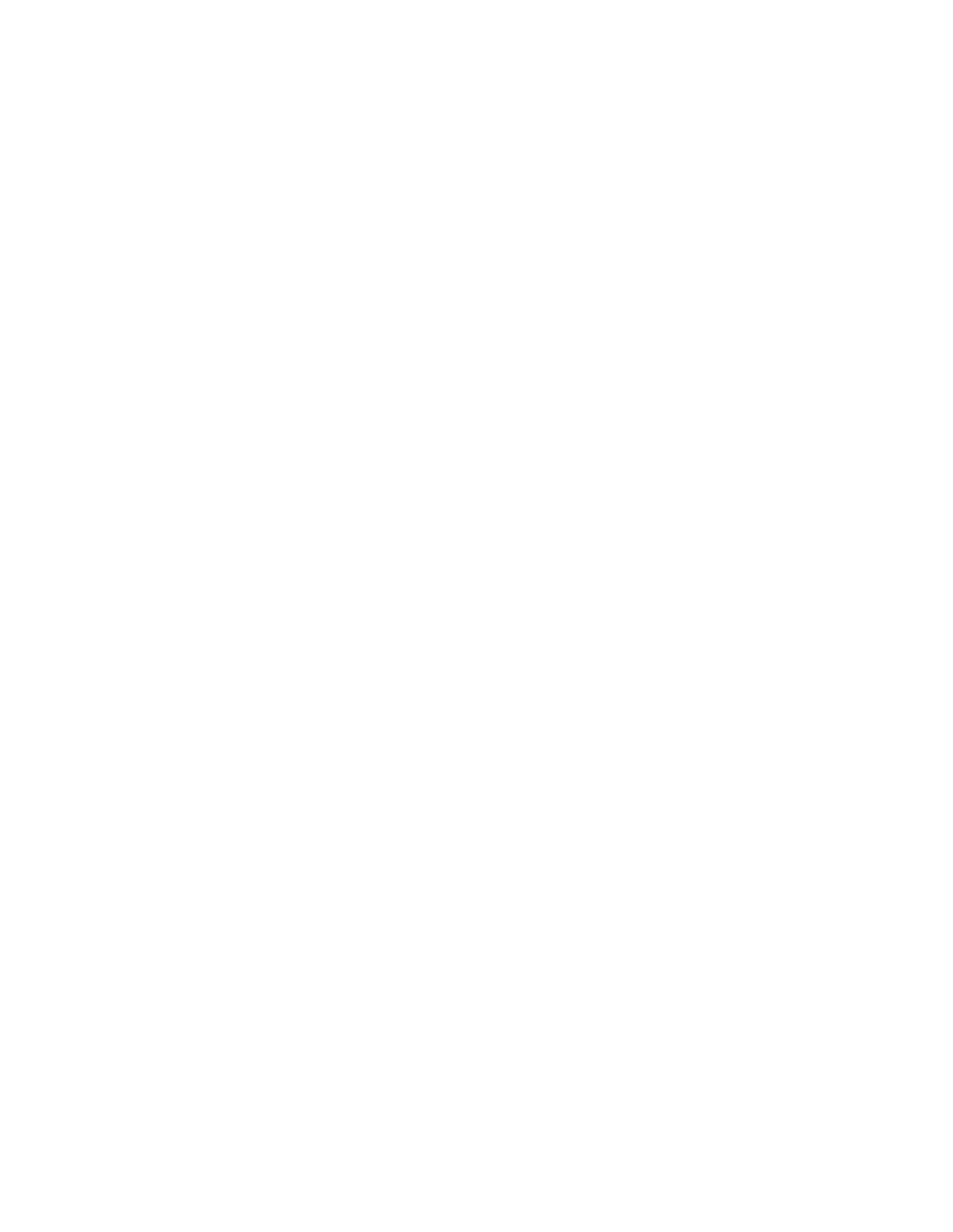# **Appendix A**

## **Elaboration on [Table 4](#page-24-1)**

#### **Assessment of Blockchain Models against IAEA Objectives and Function Requirements**

|              | Model Name                                 | Private     | Consortium   | Public        |
|--------------|--------------------------------------------|-------------|--------------|---------------|
|              | Characteristics & Features                 | Localized,  | Distributed, | Distributed,  |
|              |                                            | Centralized | Centralized  | Decentralized |
|              | Improve and Contribute to Timely Detection |             |              |               |
| <b>IAEA</b>  |                                            |             |              |               |
| Technology   | Build Confidence & Trust in Member States  |             |              |               |
| Functional   |                                            |             |              |               |
| Requirements | Build Confidence & Trust in the IAEA       |             |              |               |
|              |                                            |             |              |               |

This Appendix provides justification for the colors given in the table above.

#### **Improve and Contribute to Timely Detection**

- Private: These systems will require improved and standardized digital submissions. This allows for information to be submitted more often, spot checked, etc. and makes reporting and resolution of deficiencies easier and more frequent—which leads to faster and increased detection.
- Consortium: Same as private.
- Public: Same as private.

#### **Build Confidence & Trust in Member States**

- Private: Member States could receive meta-data indirectly through IAEA, but they would be unable to confirm the authenticity directly from other Member States or necessarily confirm that other Member States are seeing the same thing. Confidence or trust might increase if additional information is submitted, but the same authenticity issues would apply.
- Consortium: Member States directly receive submissions (likely with some degree of confidentiality) and are more involved in the process, so they have more confidence that other nations are fulfilling their obligations
- Public: With a pseudonymous system, Member States are able see data/meta-data if they are maintaining a ledger but are unable to attribute the reporting to specific entities. This assumes that Member States would not be able to determine identity based on the transactions in the system.

#### **Build Confidence & Trust in the IAEA**

- Private: Member States still have to trust the IAEA to do what it is doing now, so change is unlikely.
- Consortium: The IAEA allows others to participate in the process, which shows its impartiality and willingness to be more transparent.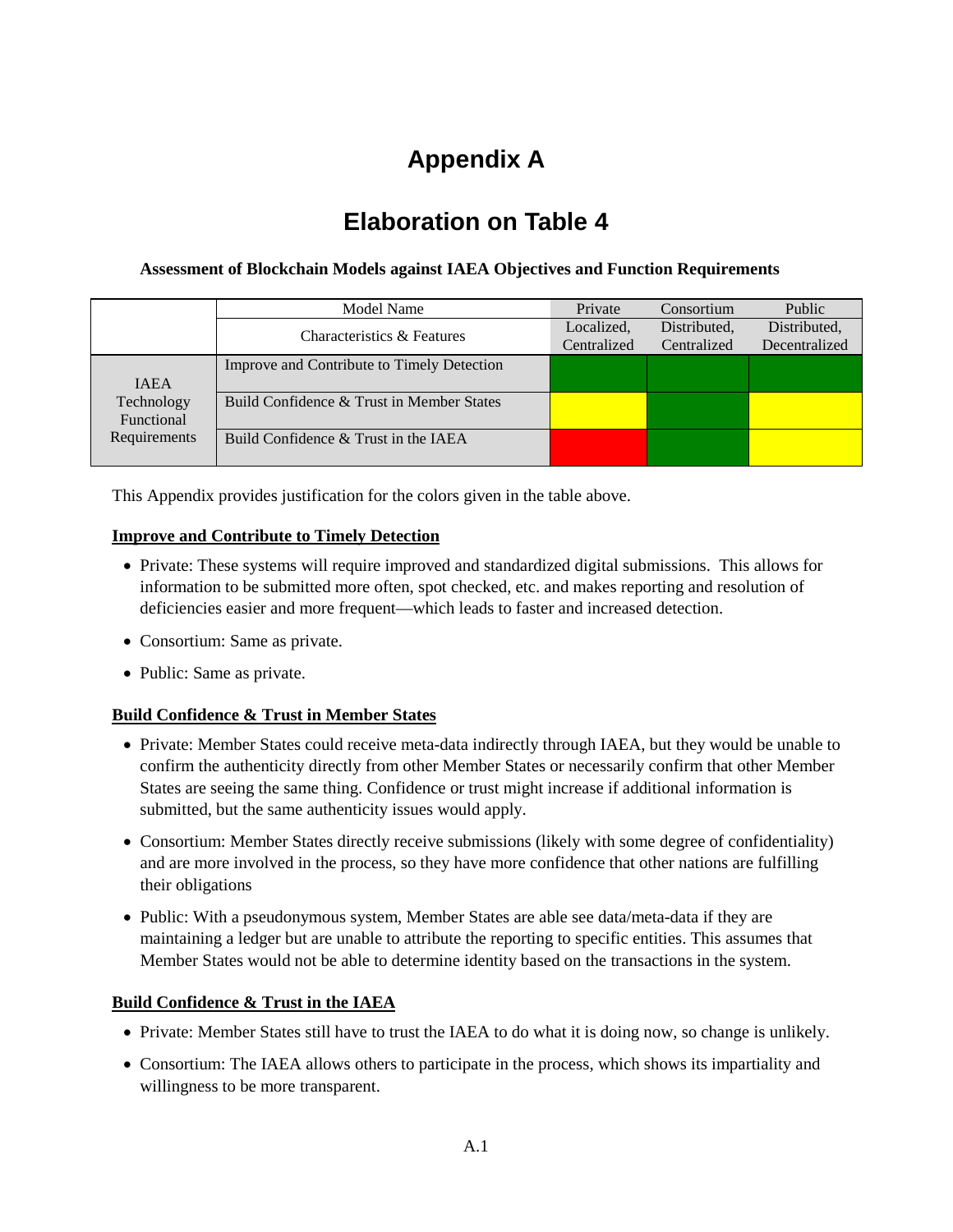• Public: The international community will have more information, but cannot attribute it to a source that they care about, nor can they verify the validity (like a "societal verification" tip line) of a claim.